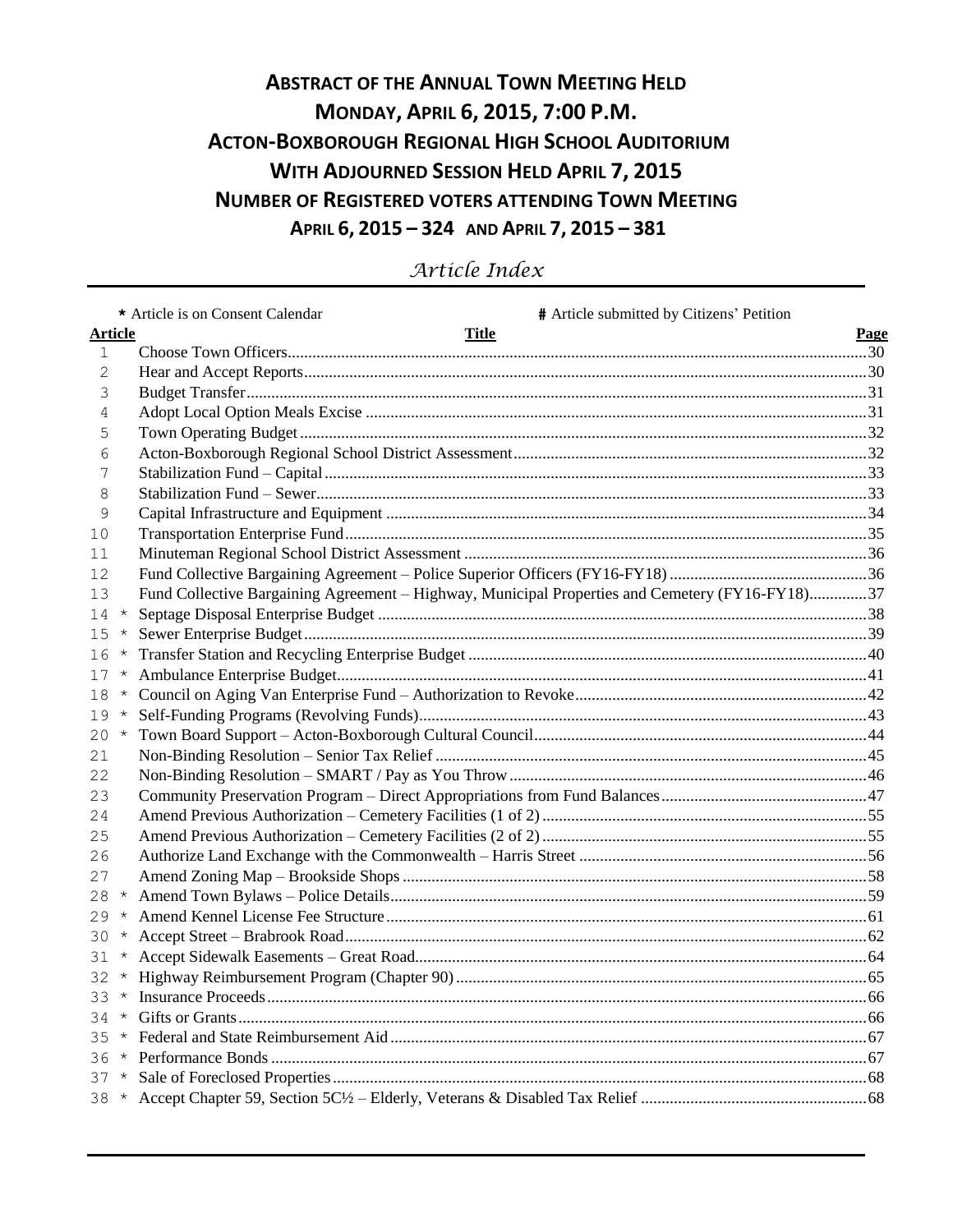#### **April 6, 2015**

The Moderator, Mr. Don Mackenzie, called the Annual Town Meeting to order on Monday, April 6, 2015, at 7:02 PM.

Mr. Mackenzie introduced Reverend Andy Armstrong of Acton Congregational Church, to give the invocation. This is the first time that Reverend Armstrong has given the invocation at Town Meeting.

Mr. Mackenzie introduced the chairman of the Board of Selectmen, Mr. Mike Gowing, who then introduced the members at the table. Eva Szkaradek - Town Clerk, Stephen Anderson - Town Counsel, Steve Ledoux – Town Manager, Katie Green-Vice Chair, Peter Berry-Clerk, as well as, Janet Adachi and Franny Osman members of the Board of Selectmen.

The Moderator introduced the Chair of the Finance Committee, Stephen Noone, who then introduced the members of the Finance Committee. Bob Evans, Margaret Busse – Clerk, Doug Tindal, Mike Majors - Vice Chair, Herman Kabakoff, Roland Bourdon, Mary Ann Ashton, and Bill Mullin.

Mr. Mackenzie gave an overview of the process of Town Meeting. He then explained some basic rules and parliamentary procedure of the Town Meeting as found in the back of the warrant.

#### **Article 1 Choose Town Officers**

(Majority vote)

To choose all necessary Town Officers and Committees and to fix the salaries and compensation of all the elective officers of the Town as follows:

| Moderator                    |  |
|------------------------------|--|
| Board of Selectmen, Chairman |  |
| Board of Selectmen, Member   |  |

\$ 20.00 per Town Meeting session  $$750.00$  per year  $$650.00$  per year

, or take any other action relative thereto.

**MOTION: Mr. Gowing** moves that the Town fix the compensation for elected officers as shown in the Article.

#### **MOTION CARRIES**

Andrea Miller, Trustee of the Elizabeth White Fund, nominates Peter Ashton, of 1 Olde Barn Way, Acton, for the position of Trustee of the Elizabeth White Fund, term to expire 2018.

#### **MOTION CARRIES UNANIMOUSLY**

Nancy Lenicheck, Trustee of the West Acton Citizens Library, nominates Ellen Spero, of 25 Windsor Ave, Acton, for the position of Trustee of the West Acton Citizens Library, term to expire 2018.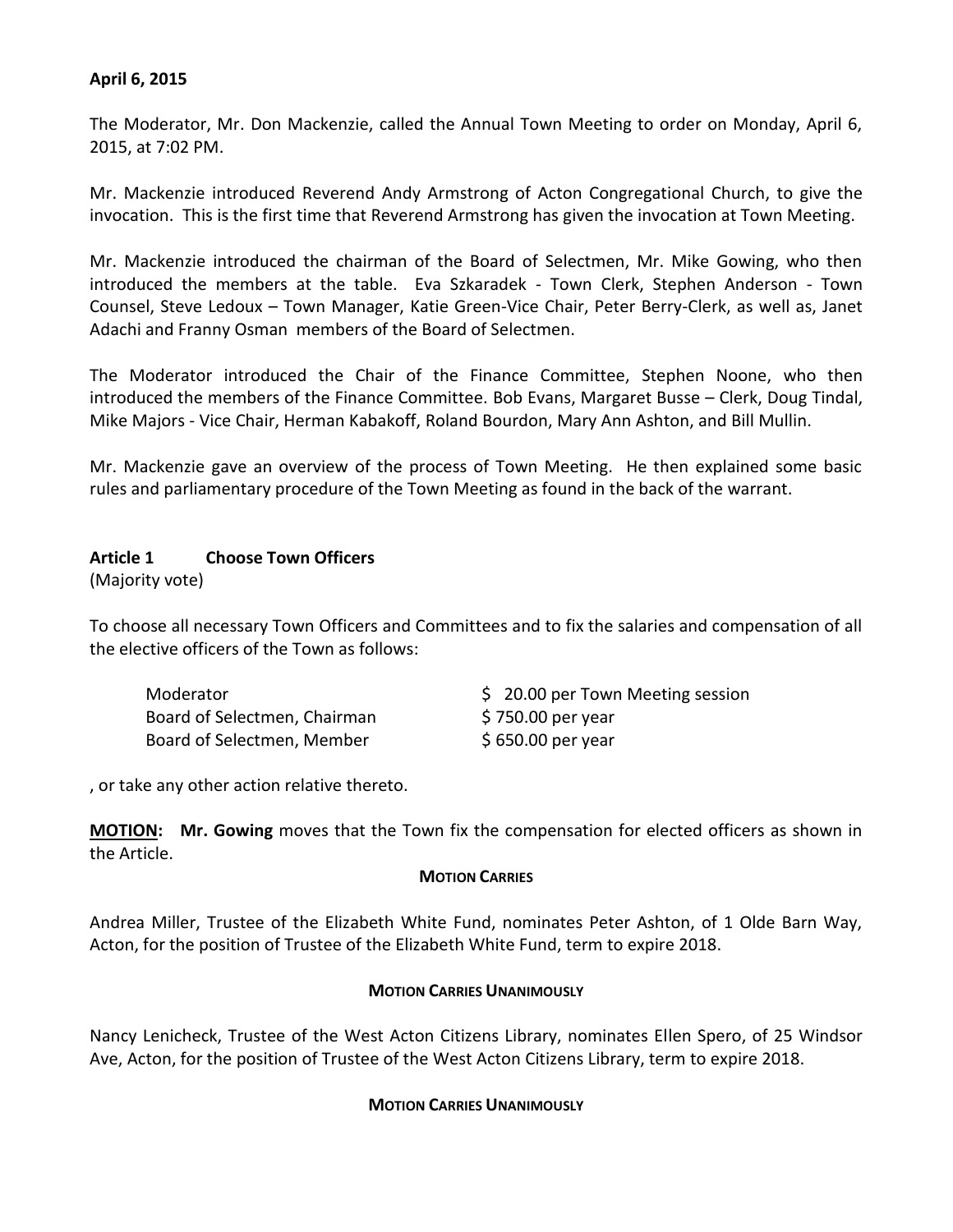Harry Mink, Trustee of the Charlotte Goodnow Fund, nominates Trudy Khosla, of 186 Newtown Road, Acton, for the position of Trustee of the Charlotte Goodnow Fund, term to expire 2018.

#### **MOTION CARRIES UNANIMOUSLY**

Robert Vanderhoof, Trustee of the Acton Firefighters' Relief Fund, nominates William Klauer of 70 Piper Road, Acton, for the position of Trustee of the Acton Firefighters' Relief Fund, term to expire 2018.

#### **MOTION CARRIES UNANIMOUSLY**

The moderator explained that he would need to recues himself from Article 23, because of a conflict of interest.

He introduced Town Clerk, Eva Szkaradek so that Town Meeting could elect a temporary Moderator for Article 23.

Ms Szkaradek - The Town Moderator has recused himself from participation in Article 23 concerning the Community Preservation Program. Under Town Charter Section 3-2 and Massachusetts General Law, chapter 39, section 14, Town Meeting will now elect a Temporary Moderator to preside over the proceedings on Article 23.

Mr. Steve Noone nominates Mr. Mike Gowing of Harris Street, Acton, to be the Temporary Moderator for the proceedings on Article 23. **MOTION CARRIES UNANIMOUSLY**

Ms Ann Chang - Motion to take Article 27, Brookside Shops, as the first article on the second night of Town Meeting. **MOTION CARRIES**

**Article 2 Hear and Accept Reports** (Majority vote)

To see if the Town will accept reports and hear and act upon the report of any committee chosen at any previous Town Meeting that has not already reported, or take any other action relative thereto.

**MOTION: Mrs. Osman** moves that the Town accept the reports of the various Town Officers and Boards as set forth in the 2014 Town Report and that the Moderator call for any other reports.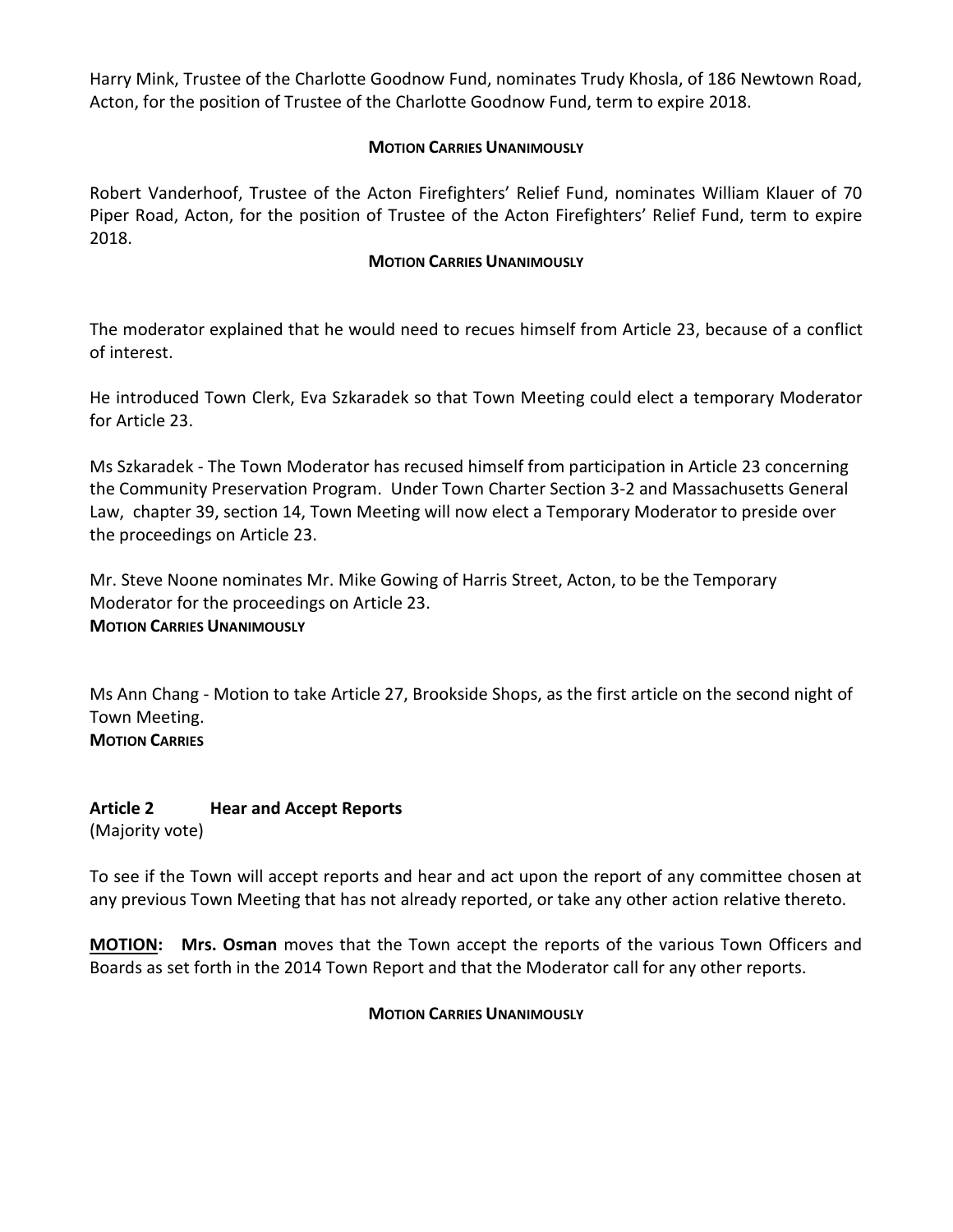# **Article 3 Budget Transfer**

(Majority vote)

To see if the Town will vote to appropriate from available funds a sum of money to defray necessary expenses above the amount appropriated at the 2014 Annual Town Meeting, or take any other action relative thereto.

**MOTION: Mr. Gowing** moves that the Town take no action.

#### **MOTION CARRIES**

The Moderator explained the Pro and Con microphones, time frame, and process for all speakers, presenters, and questions.

## **Article 4 Adopt Local Option Meals Excise**

(Majority vote)

To see if the Town will vote to accept Massachusetts General Laws, Chapter 64L, Section 2(a), to impose a local meals excise upon the sale of restaurant meals originating within the Town, or take any other action relative thereto.

**MOTION: Ms. Adachi** moves that the Town of Acton accept Massachusetts General Laws, Chapter 64L, Section 2(a) to impose a local meals excise.

## **MOTION CARRIES**

## **Article 5 Town Operating Budget**

(Majority vote)

To see if the Town will raise and appropriate, and/or appropriate from available funds, a sum of money to defray the necessary expenses of the departments, offices and boards of the Town, exclusive of the Regional School budgets, or take any other action relative thereto.

**MOTION: Mr. Gowing** moves that the Town appropriate \$31,468,112 to be expended by the Town Manager for the purpose of funding the fiscal year 2016 municipal budget, and to raise such amount,

\$ 30,147,612 be raised from general revenues,

- \$ 1,000,000 be transferred from the fund balance of the former North East Solid Waste Committee fund, pursuant to Chapter 376 of the Acts of 2006 and
- \$ 320,500 be transferred from Free Cash,

And that the Town authorize the Town Manager to lease on such terms and conditions as he may determine vehicles and equipment for a period not to exceed five years, and to sell, trade or otherwise dispose of vehicles and equipment being replaced and to expend any proceeds so received.

#### **MOTION CARRIES**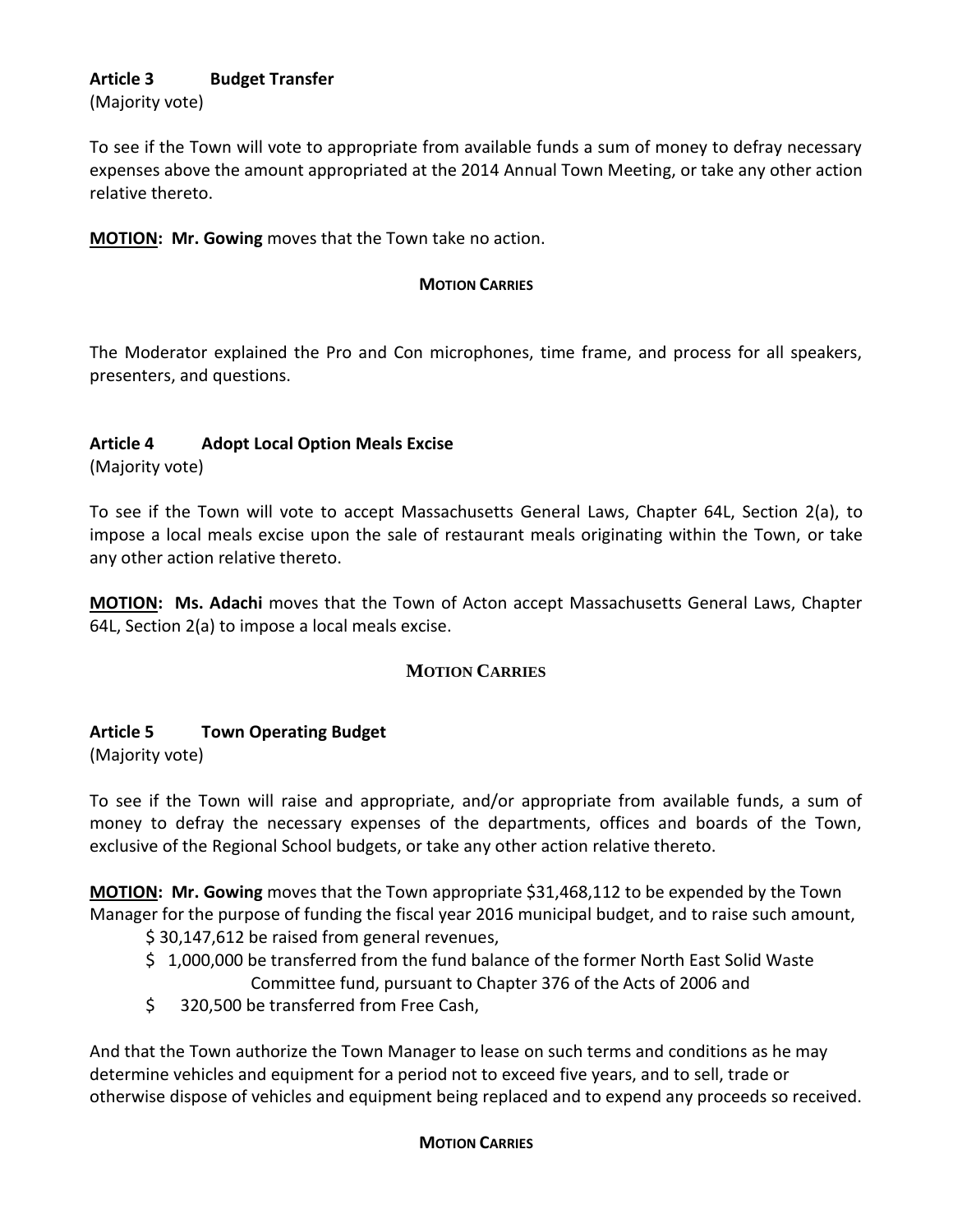## **Article 6 Acton-Boxborough Regional School District Assessment**

(Majority vote)

To see if the Town will raise and appropriate, or appropriate from available funds, a sum of money to defray the necessary expenses of the Acton-Boxborough Regional School District, or take any other action relative thereto.

**MOTION: Mrs. Rychlik** moves that the Town appropriate \$53,171,009 to be expended by the Superintendent of Schools to fund the fiscal year 2016 assessment of the Acton-Boxborough Regional School District, and to raise such amount,

\$ 51,850,509 be raised from general revenues and

\$1,320,500 be transferred from Free Cash.

## **MOTION CARRIES**

Krystina Rychlik introduces the members of the Regional School Committee and thanked Dennis Bruce, who will be stepping down after four years of service to the school committee. She introduced the newest School Committee member, Diane Baum, who will be sworn in at the close of Town Meeting. In addition Ms Rychlik introduced Dr. Glenn Brand, the School Superintendent.

## **Article 7 Stabilization Fund – Capital**

(Two-thirds vote)

To see if the Town will vote to establish a Capital Stabilization Fund for general capital purposes, and to transfer and appropriate from available funds a sum of money to the Stabilization Fund, or take any other action relative thereto.

**MOTION: Mr. Gowing** moves that the Town, pursuant to Massachusetts General Laws, Chapter 40, Section 5B, establish a Capital Stabilization Fund for general capital purposes, and that the Town appropriate and transfer \$2,000,000 from Free Cash to the Capital Stabilization Fund.

#### **MOTION CARRIES DECLARED 2/3 BY MODERATOR\***

\*TOWN OF ACTON HAS ACCEPTED MGL CH 39 SEC 15 AT IT'S ANNUAL TOWN MEETING APRIL 2001. ARTICLE 43 AND THE AMENDED BYLAW 5A WAS APPROVED BY THE ATTORNEY GENERAL ON AUG. 6, 2001. (THE TOWN MEETING MODERATOR IS NOT REQUIRED TO COUNT A 2/3 REQUIRED VOTE.)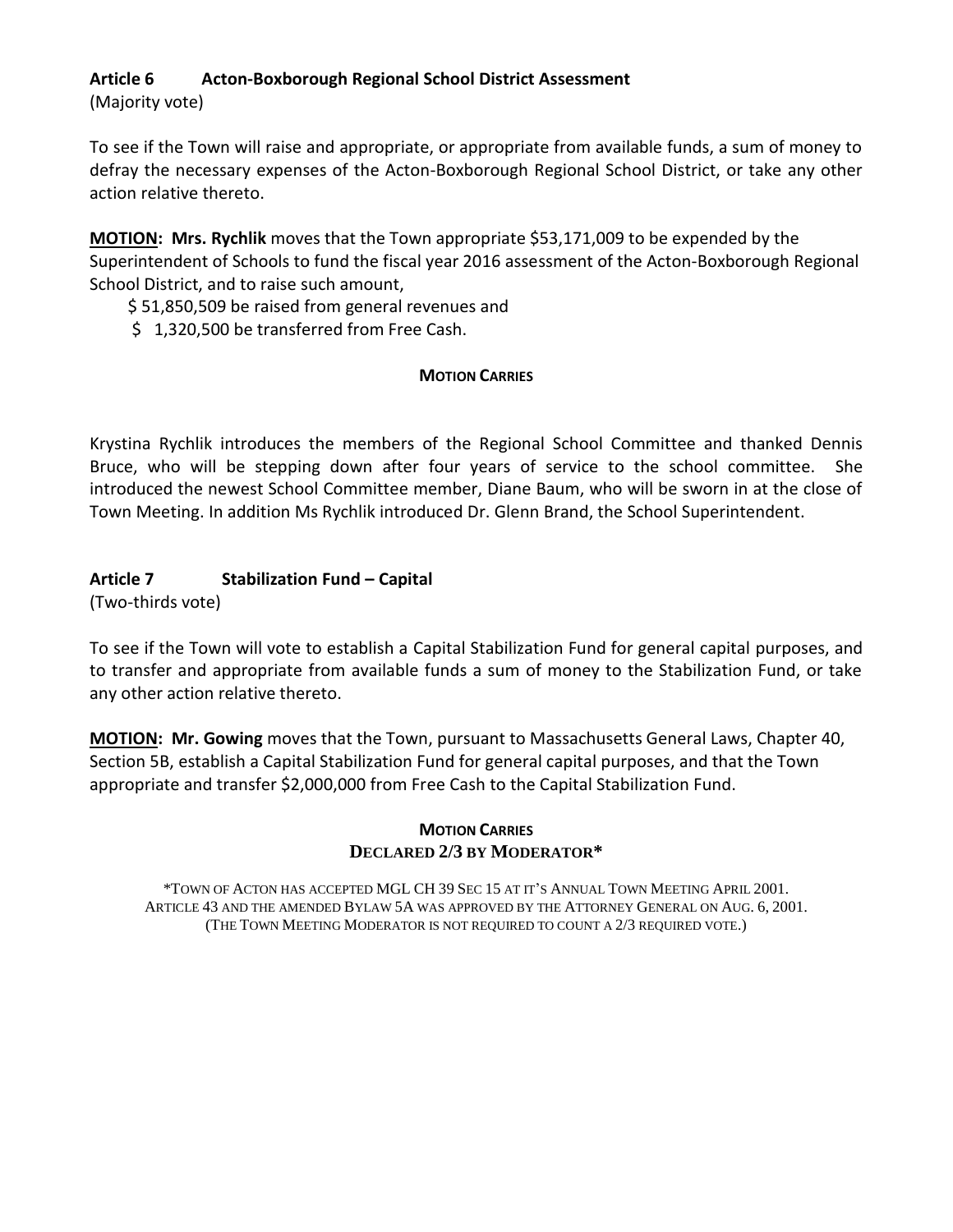## **Article 8 Stabilization Fund – Sewer**

(Two-thirds vote)

To see if the Town will vote to establish a Sewer Stabilization Fund for sewer purposes, and to transfer and appropriate from Sewer Enterprise Fund available funds a sum of money to the Sewer Stabilization Fund, or take any other action relative thereto.

**MOTION: Mr. Gowing** moves that the Town, pursuant to Massachusetts General Laws, Chapter 40, Section 5B, establish a Sewer Stabilization Fund for sewer purposes, and that the Town appropriate and transfer \$1,600,000 from Sewer Enterprise Fund retained earnings to the Sewer Stabilization Fund.

#### **MOTION CARRIES DECLARED 2/3 BY MODERATOR\***

\*TOWN OF ACTON HAS ACCEPTED MGL CH 39 SEC 15 AT IT'S ANNUAL TOWN MEETING APRIL 2001. ARTICLE 43 AND THE AMENDED BYLAW 5A WAS APPROVED BY THE ATTORNEY GENERAL ON AUG. 6, 2001. (THE TOWN MEETING MODERATOR IS NOT REQUIRED TO COUNT A 2/3 REQUIRED VOTE.)

## **Article 9 Capital Infrastructure and Equipment**

(Majority vote)

To see if the Town will raise and appropriate, transfer and/or appropriate from available funds a sum of money to be expended by the Town Manager for the purchase, replacement or improvement of facilities, vehicles, infrastructure and equipment as listed below, including related incidental costs, or take any other action relative thereto.

| Natural Resources Truck Replacement                 | 55,800   |
|-----------------------------------------------------|----------|
| <b>B.</b>   Cemetery Service Building Accessibility | 32,500   |
| Total                                               | \$88,300 |

**MOTION: Mr. Gowing** moves that the Town raise and appropriate \$88,300 to be expended by the Town Manager for the purposes set forth in the Article, including costs incidental and related thereto.

## **MOTION CARRIES UNANIMOUSLY**

## **Article 10 Transportation Enterprise Fund**

(Majority vote)

To see if the Town will vote to accept the provisions of Chapter 44, Section 53F½ of the General Laws to establish a Transportation Enterprise Fund for transportation purposes, to be effective on July 1, 2015, and further to see if the Town will raise and appropriate, or appropriate from available funds a sum of money for such transportation purposes, or take any other action relative thereto.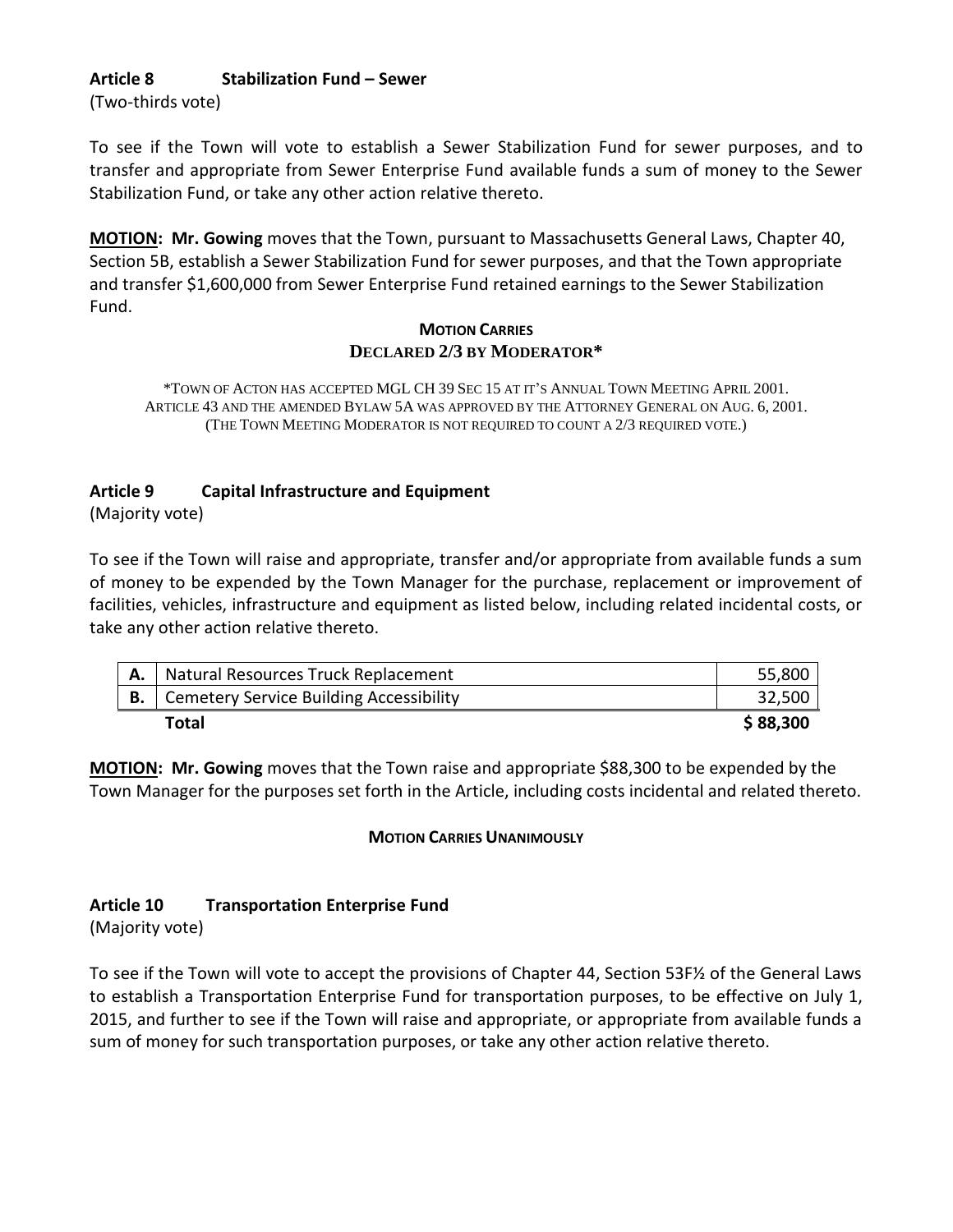#### **MOTION: Mrs. Osman** moves that the Town:

- (a) accept the provisions of Chapter 44, Section 53F½ of the General Laws to establish a Transportation Enterprise Fund for transportation purposes to be effective on July 1, 2015, and
- (b) appropriate and transfer \$509,400 to the Transportation Enterprise Fund for transportation purposes, and to raise such amount,
	- \$ 234,439 be transferred from general revenues,
	- \$ 178,099 be raised from department receipts, and
	- \$ 96,862 be transferred from the commuter lot parking fees fund balance, and
- (c) authorize the Town Manager to lease on such terms and conditions as he may determine vehicles and equipment for a period not to exceed five years, and to sell, trade or otherwise dispose of vehicles and equipment being replaced and to expend any proceeds so received.

#### **MOTION CARRIES UNANIMOUSLY**

## **Article 11 Minuteman Regional School District Assessment**

(Majority vote)

To see if the Town will raise and appropriate, and/or transfer and appropriate from available funds, a sum of money to defray the necessary expenses of the Minuteman Regional Vocational Technical School District, or take any other action relative thereto.

**MOTION: Mrs. Banks** moves that the Town raise and appropriate \$925,545 to fund the fiscal year 2016 assessment of the Minuteman Regional School District.

#### **MOTION CARRIES UNANIMOUSLY**

The Moderator asked Town Meeting to vote to allow Mr. Kevin Mahoney of Minuteman Regional School District, permission to speak on this article, if needed to answer questions. Motion carries unanimously to allow speaker.

Ms Adachi thanked Mrs. Banks for her service as the Town of Acton's representative on the Minuteman School District. Mrs. Banks will be stepping down as the Minuteman representative for Acton in June.

**Motion to Adjourn: Mr. Bergart** moves to adjourn Town Meeting until tomorrow night, 7:00 PM, at the Acton Boxborough Regional High School Auditorium.

#### **MOTION CARRIES**

Town meeting adjourned at 10:23 pm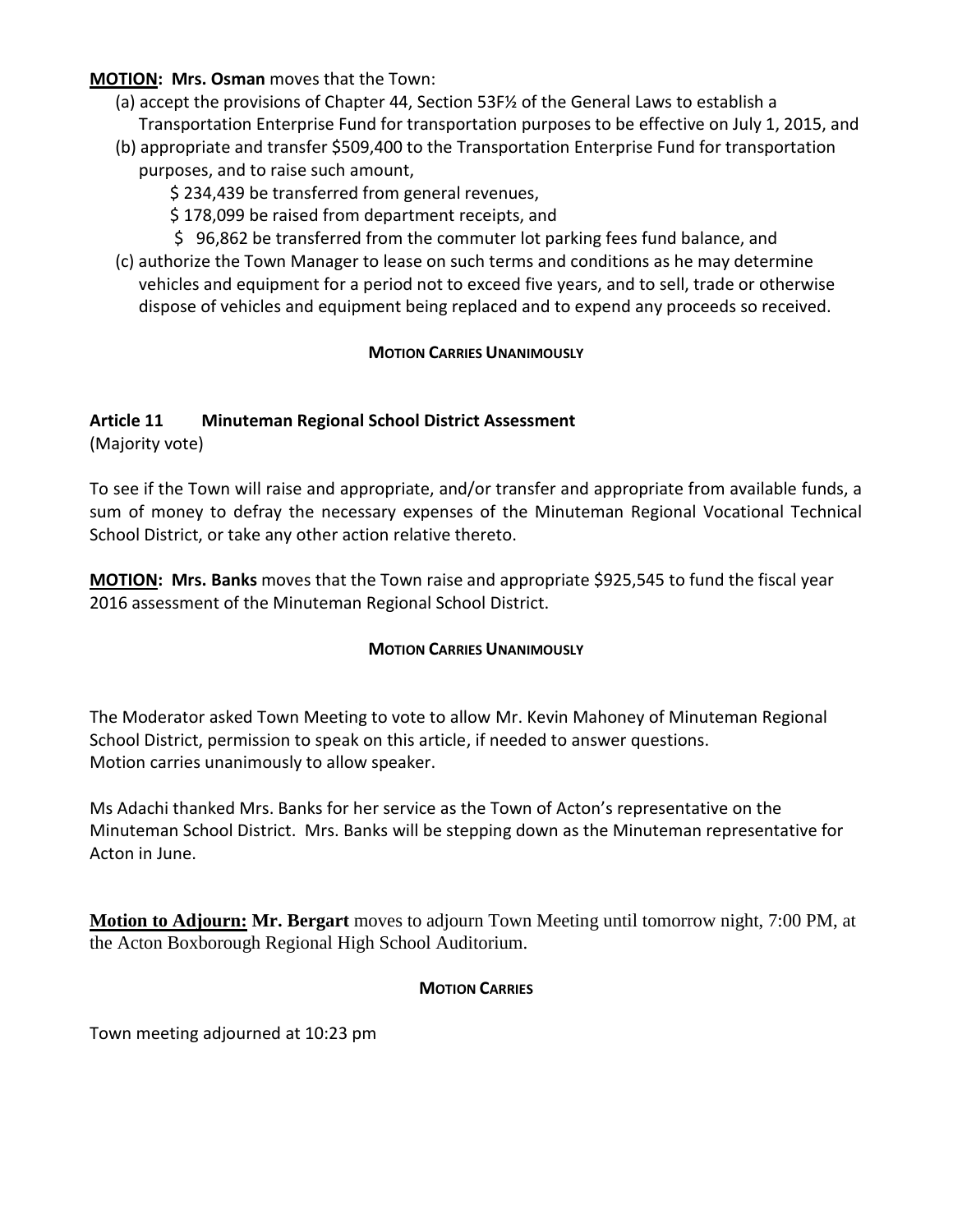#### **April 7, 2015**

The Moderator, Mr. Mackenzie, called the Annual Town Meeting to order on Tuesday, April 7, 2015, at 7:00 PM.

Town Meeting voted to move Article 27 as the first Article for the second night. This will be taken up after a few presentations.

The Moderator introduced the Town Manager, Steve Ledoux who gave the presentation for the annual recipient of the "Joseph A. Lalli Merit Award" endowed by the Steinberg Lalli Charitable Foundation, for outstanding work of a Town of Acton Municipal Employee. This is the tenth year that this award has been issued. The Foundation gave funding seven years ago, to recognize Public Safety Employees with this award as well.

On behalf of the Board of Selectmen and the Town, we would like to thank the Steinberg Lalli Charitable Foundation.

This year's Municipal Employee of the Year award is presented to Maryjane Kenney, of the Human Resource Department. Maryjane thanked the Steinberg Lalli Charitable Foundation, for providing a Merit Award for municipal Employees. She thanked the Town Manger, Steve Ledoux, Board of Selectmen as well as Marianne Fleckner, Human Resource Director, for selecting her and encouraging her growth in the Human Resourced Department.

Mr. Ledoux honored the seventh annual recipient of the "Joseph A. Lalli Merit Award" for outstanding work of a Public Safety Employee. This year's Public Safety Employee of the Year is presented to Detective Christopher Prehl of the Acton Police Department. Chris thanked Chief Widmayer for the nomination this year as well as Town Manager Steve Ledoux and the Board of Selectmen for choosing him for Public Safety Employee of the year. Detective Prehl has worked for the Acton Police Department for 27 years.

The Moderator, Don Mackenzie recognized Pat Clifford who served on the Finance Committee from 2003 to 2014. She was the liaison to Acton Community Housing Corporation, South Acton train Station Advisory Committee and the Community Preservation Committee.

Mr. Mackenzie recognized Mary Ann Ashton who will be stepping down after 9 years of service to the Finance Committee. She has made an incredible contribution to this Town. Mary Ann developed the Finance Committee long range planning model and led the cost saving initiative in 2009. She served as the liaison to the School Committee among others.

Mr. Mackenzie recognized Bill Mullin who will be stepping down this year. He has served on the Finance Committee from 2006 to 2015. Mr. Mullin developed and authorized the Annual Finance Committee Point of View document. He has served as the liaison for the Morrison Farm Committee among others. He led the Friends of the Leary Field and Lower Field Project, which have both been very successful.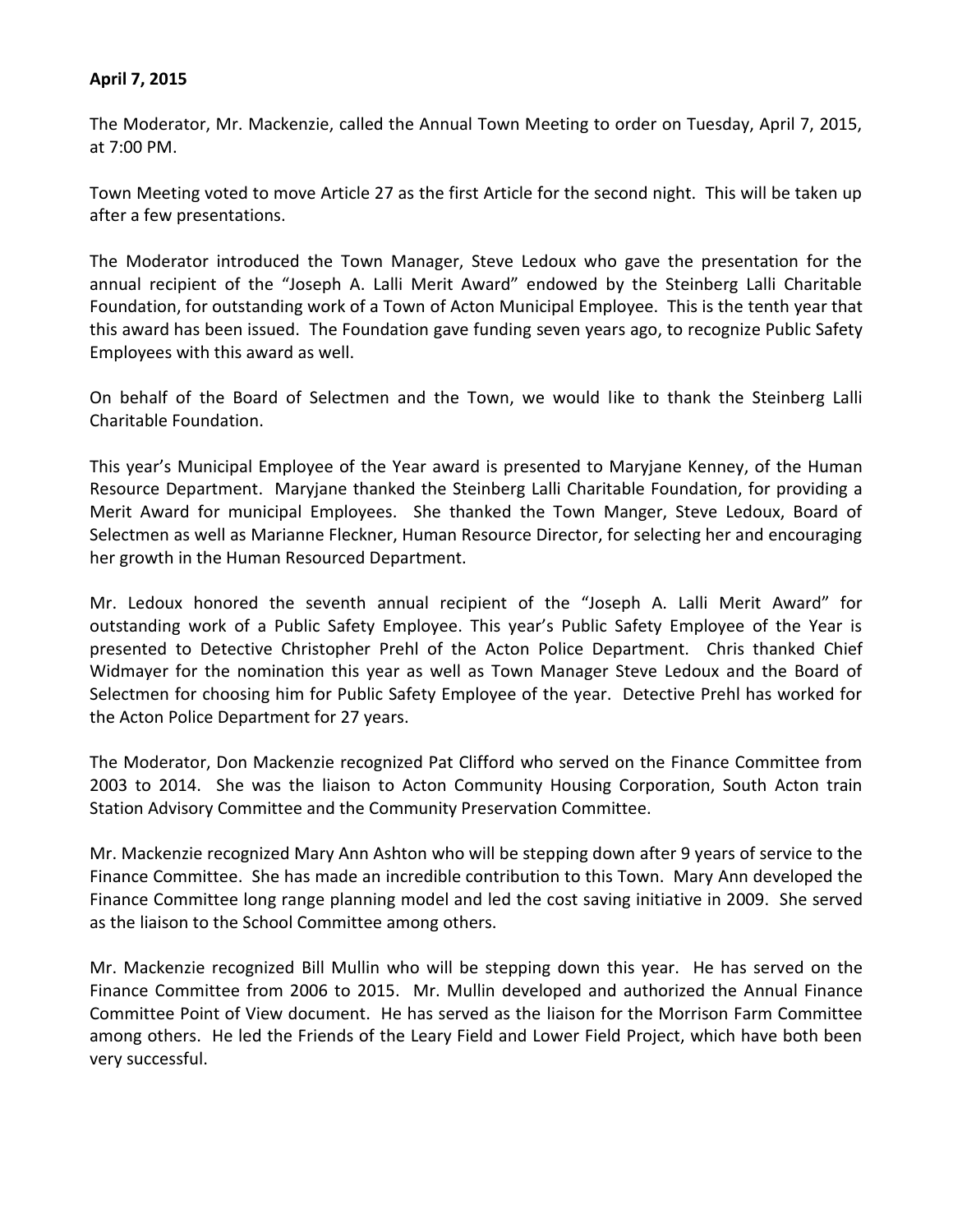Mr. Mackenzie also recognized Herman Kabakoff, who has announced his retirement from the board. Mr. Kabakoff served about 20 years in Town government, as Selectmen including 10 years on the Finance Committee. Mr. Kabakof had a significant part in the AAA Bond rating. He was thanked for his contribution to all the service he has giving to this Town.

Town Meeting voted to move Article 27 as the first Article for the second night.

## **Article 27 Amend Zoning Map – Brookside Shops**

(Two-thirds vote)

To see if the Town will vote to amend the Zoning Bylaw, Map Number 1, by changing the zoning district designation for Town Atlas parcel F4-37 (145 to 149 Great Road) from Residence 8 (R-8) to Limited Business (LB), or take any other action relative thereto.

**MOTION: Mr. Clymer** moves that the Town adopt the Zoning Bylaw map amendments as set forth in the Article.

Barry ODonoghue 35 Esterbrook Road motion to postpone indefinitely. Motion to postpone lost

Original motion

No 52 yes 90 Motion fails declared by moderator

#### **ORIGINAL MOTION LOST**

## **Article 12 Fund Collective Bargaining Agreement – Police Superior Officers (FY16-FY18)** (Majority vote)

To see if the Town will vote to raise and appropriate, transfer and/or appropriate from available funds a sum of money necessary to fund the cost items contained in Collective Bargaining Agreement(s) between the Town and the Acton Superior Officers' Union MCOP Local 380 as filed with the Town Clerk, or take any other action relative thereto.

**MOTION: Mr. Berry** moves that the Town take no action.

## **MOTION CARRIES**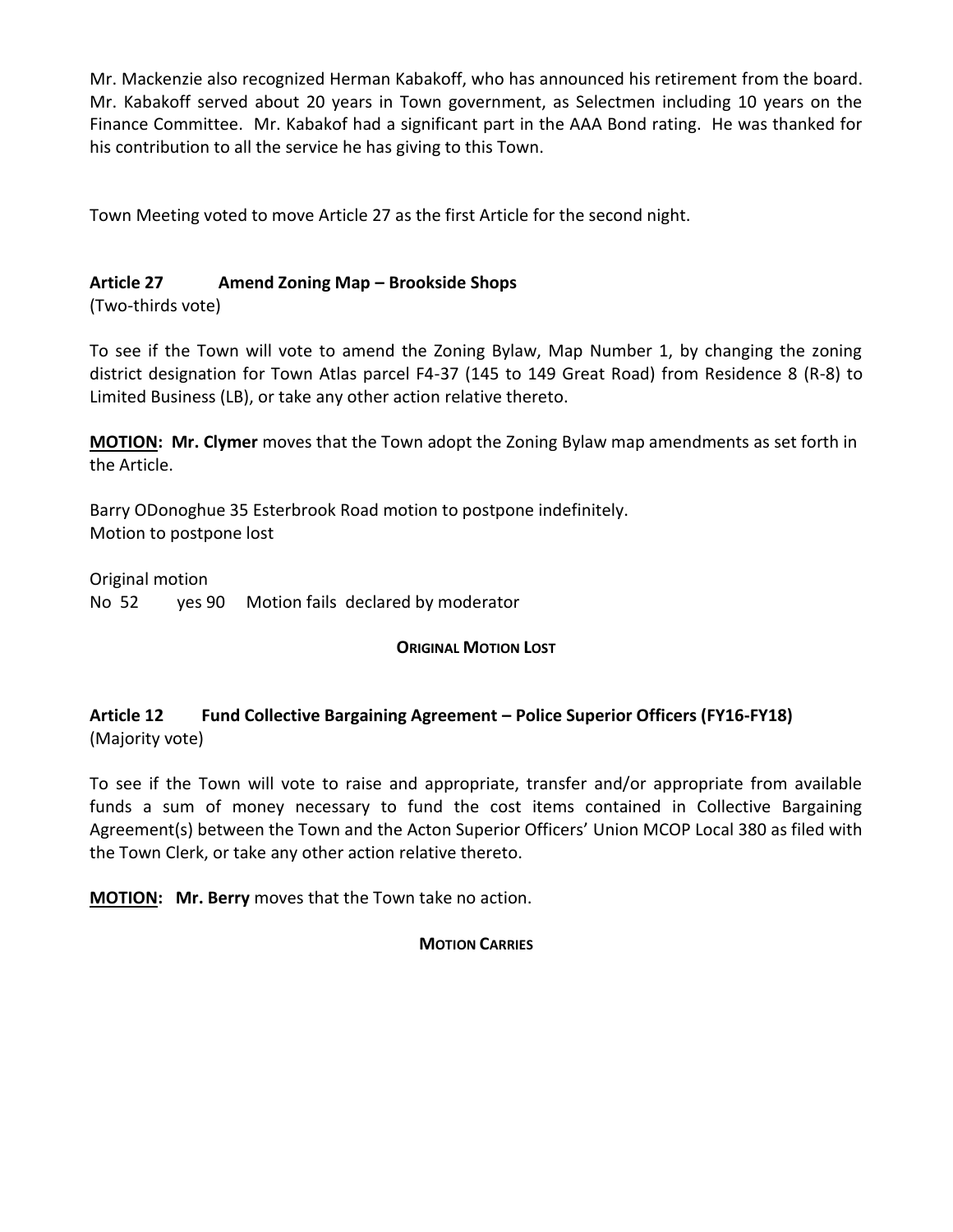## **Article 13 Fund Collective Bargaining Agreement – Highway, Municipal Properties and** (Majority vote) **Cemetery (FY16-FY18)**

To see if the Town will vote to raise and appropriate, transfer and/or appropriate from available funds a sum of money necessary to fund the cost items contained in Collective Bargaining Agreement(s) between the Town and its Highway, Municipal Properties and Cemetery personnel union (AFSCME) as filed with the Town Clerk, or take any other action relative thereto.

**MOTION: Mr. Berry** moves that the Town take no action.

#### **MOTION CARRIES UNANIMOUSLY**

**Budget Consent (majority vote)**

**ARTICLE 14 \* Septage Disposal Enterprise Budget**

**ARTICLE 15 \* Sewer Enterprise Budget**

**ARTICLE 16 \* Transfer Station and Recycling Enterprise Budget**

**ARTICLE 17 \* Ambulance Enterprise Budget**

**ARTICLE 18 \* Council on Aging Van Enterprise Fund – Authorization to Revoke**

**ARTICLE 19 \* Self-Funding Programs (Revolving Funds)**

**ARTICLE 20 \* Town Board Support – Acton-Boxborough Cultural Council**

**MOTION: Mr. Gowing** moves that the Town take up the seven articles in the Consent Calendar on pages 38 through 44 of the Warrant: Articles 14, 15, 16, 17, 18, 19 and 20.

#### **CONSENT MOTION CARRIES UNANIMOUSLY**

## **Article 14 \* Septage Disposal Enterprise Budget**

(Majority vote)

To see if the Town will raise and appropriate, or appropriate from available funds a sum of money for the purpose of septage disposal, in accordance with Massachusetts General Laws, Chapter 44, Section 53 F½, Enterprise Fund Law, or take any other action relative thereto.

**MOTION: Mr. Gowing** moves that the Town appropriate \$142,556 for the purpose of septage disposal, and to raise such amount, \$142,556 be raised from department receipts.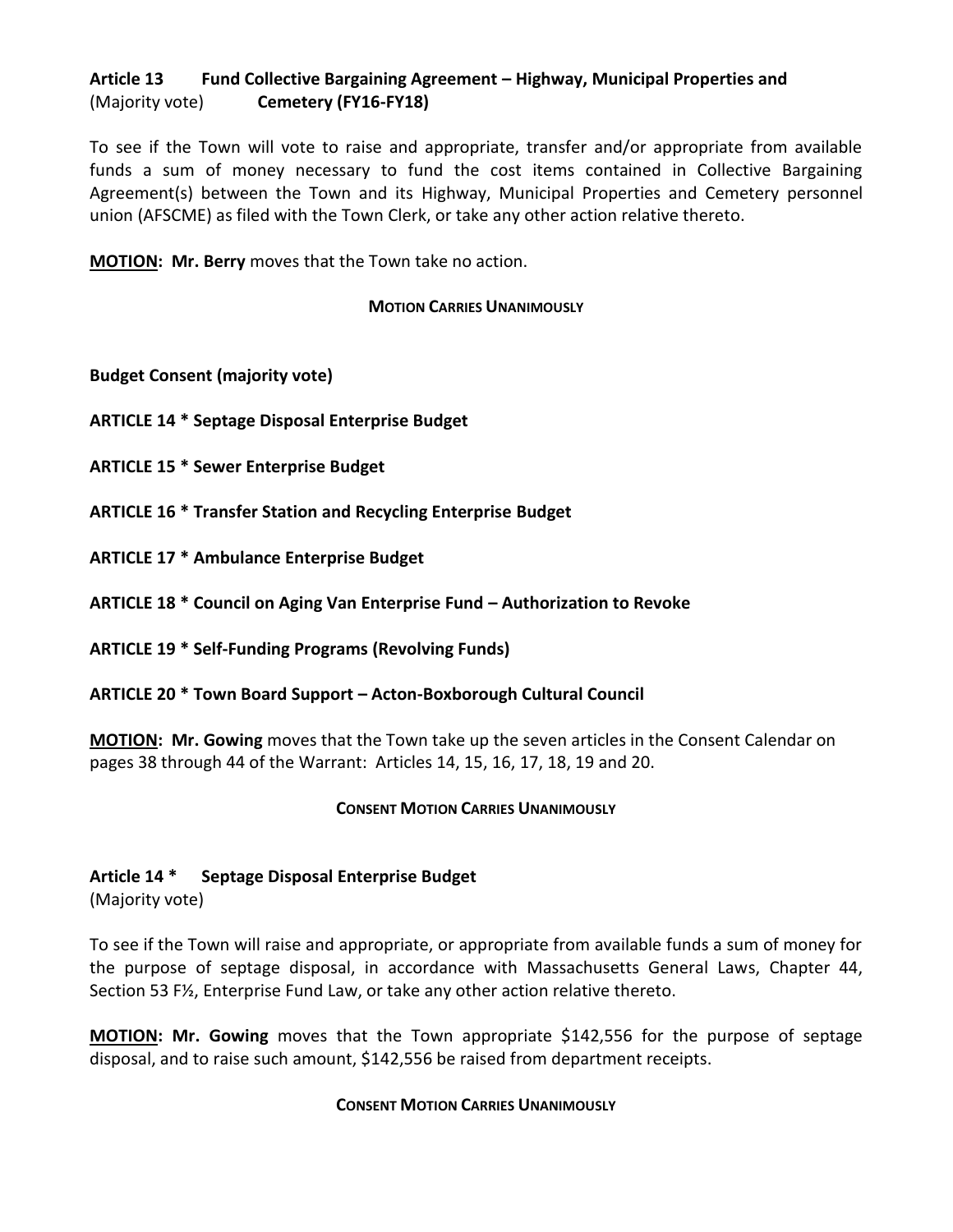## **Article 15 \* Sewer Enterprise Budget**

(Majority vote)

To see if the Town will raise and appropriate, or appropriate from available funds a sum of money for the purpose of operating and maintaining a sewer collection and treatment facility, in accordance with Massachusetts General Laws, Chapter 44, Section 53 F½, Enterprise Fund Law, or take any other action relative thereto.

**MOTION: Mr. Gowing** moves that the Town appropriate \$1,747,423 for the purpose of operating the sewer system, and to raise such amount, \$1,725,423 be raised from department receipts and \$22,000 be transferred from retained earnings.

## **CONSENT MOTION CARRIES UNANIMOUSLY**

## **Article 16 \* Transfer Station and Recycling Enterprise Budget**

(Majority vote)

To see if the Town will raise and appropriate, or appropriate from available funds, a sum of money for the purpose of solid waste disposal and recycling in accordance with Massachusetts General Laws, Chapter 44, Section 53 F½, Enterprise Fund Law, or take any other action relative thereto.

**MOTION: Mr. Gowing** moves that the Town appropriate \$781,574 for the purpose of solid waste disposal and recycling, and to raise such amount, \$668,191 be raised from department receipts and \$113,383 be transferred from retained earnings, and further move that the Town authorize the Town Manager to lease on such terms and conditions as he may determine vehicles and equipment for a period not to exceed five years, and to sell, trade or otherwise dispose of vehicles and equipment being replaced and to expend any proceeds so received.

## **CONSENT MOTION CARRIES UNANIMOUSLY**

## **Article 17 \* Ambulance Enterprise Budget**

(Majority vote)

To see if the Town will raise and appropriate, or appropriate from available funds a sum of money for the purpose of health care, in accordance with Massachusetts General Laws, Chapter 44, Section 53 F½, Enterprise Fund Law, or take any other action relative thereto.

**MOTION: Mr. Gowing** moves that the Town appropriate \$897,169 for the purpose of operating the ambulance service, and to raise such amount, \$664,000 be raised from department receipts, \$162,000 be transferred from general revenues and \$71,169 be transferred from retained earnings.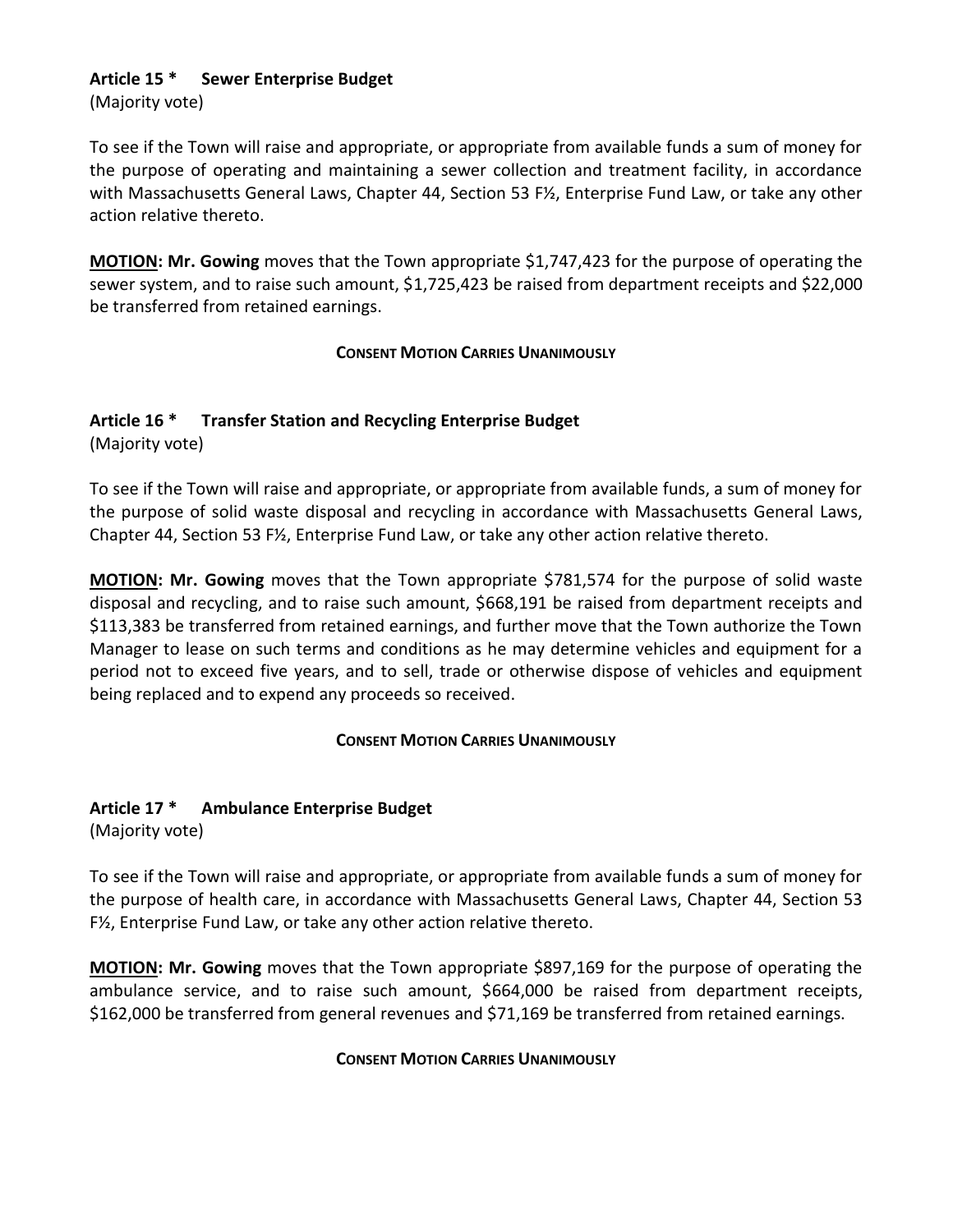## **Article 18 \* Council on Aging Van Enterprise Fund – Authorization to Revoke** (Majority vote)

To see if the Town will vote, effective as of the close of Fiscal Year 2015, to revoke the provisions of Chapter 44, Section 53F½ of the Massachusetts General Laws as to the Council on Aging Van Enterprise Fund; to close the Council on Aging Van Enterprise Fund balance to the General Fund; and to transfer any assets, debts and long-term liabilities of the Council on Aging Van Enterprise Fund to the General Fund; or take any other action relative thereto.

**MOTION: Mr. Gowing** moves that, effective as of the close of Fiscal Year 2015, the Town revoke the provisions of Chapter 44, Section 53F½ of the Massachusetts General Laws as to the Council on Aging Van Enterprise Fund; close the Council on Aging Van Enterprise Fund balance to the General Fund; and transfer any assets, debts and long-term liabilities of the Council on Aging Van Enterprise Fund to the General Fund.

#### **CONSENT MOTION CARRIES UNANIMOUSLY**

## **Article 19 \* Self-Funding Programs (Revolving Funds)**

(Majority vote)

To see if the Town will vote, pursuant to Massachusetts General Laws, Chapter 44, Section 53 E½ to establish or continue revolving funds for the Historic District Commission, Building Department, Sealer of Weights and Measures, Health Inspectional Services and Fire Department Fire Alarm Network as noted below:

|                                        | <b>FY16 Estimated</b> | <b>FY16 Authorized</b> |
|----------------------------------------|-----------------------|------------------------|
| <b>Fund</b>                            | <b>Revenue</b>        | <b>Expenditure</b>     |
| <b>Historic District Commission</b>    | \$<br>200             | \$<br>200              |
| <b>Building Department</b>             | 295,588               | 295,588                |
| <b>Sealer of Weights and Measures</b>  | 14,623                | 14,623                 |
| <b>Health Department</b>               |                       |                        |
| <b>Food Service Inspections</b>        | 53,555                | 53,555                 |
| <b>Hazardous Materials Inspections</b> | 50,999                | 50,999                 |
| <b>Stormwater Inspections</b>          | 49,815                | 49,815                 |
| <b>Crosstown Connect</b>               | 225,000               | 225,000                |
| <b>Fire Department</b>                 |                       |                        |
| <b>Fire Alarm Network</b>              | 64,165                | 64,165                 |
| <b>Total</b>                           | \$753,945             | \$753,945              |

, or take any other action relative thereto.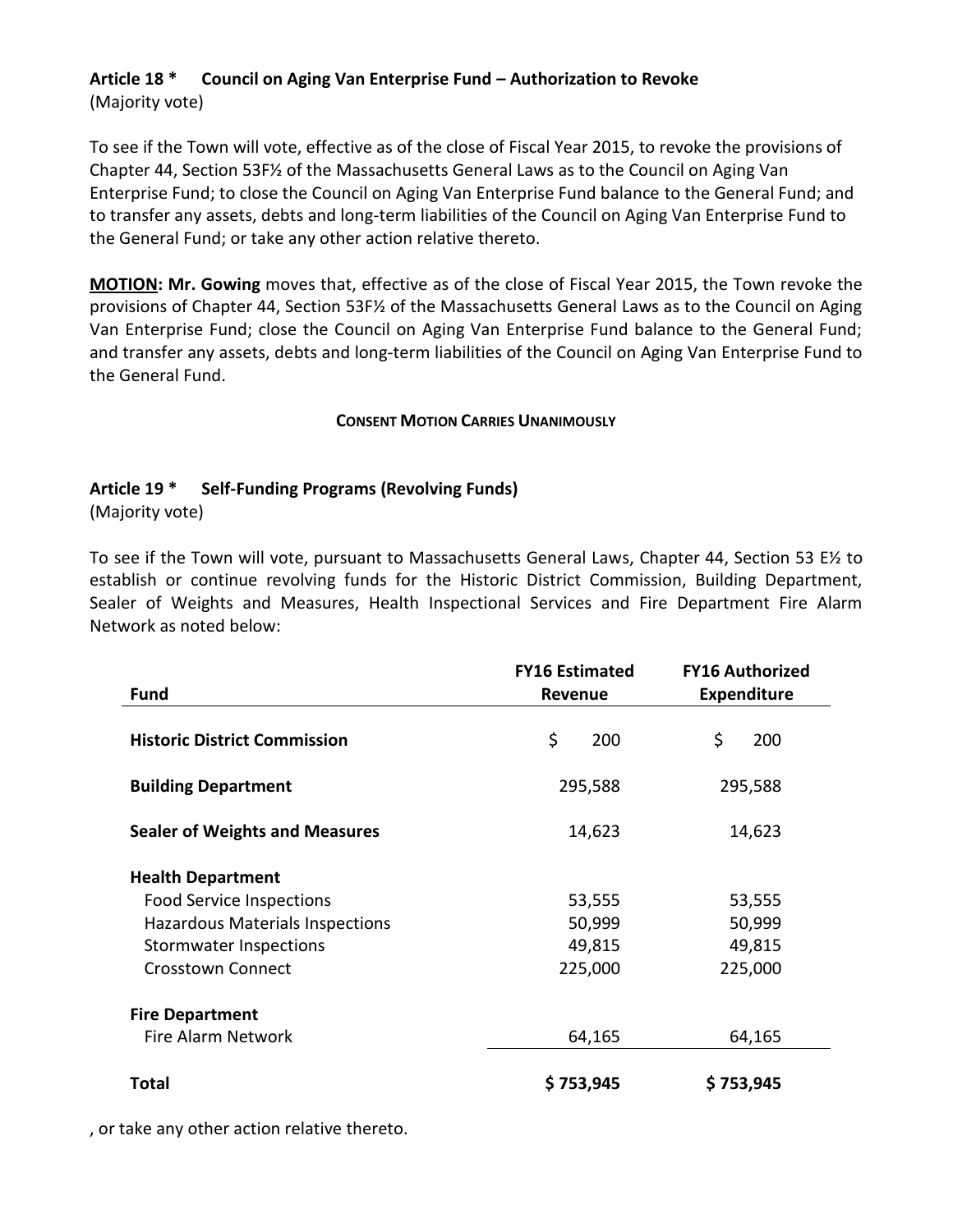**MOTION: Mr. Gowing** moves that the revolving funds for the Historic District Commission, Building Department, Sealer of Weights and Measures, Health Department and Fire Department be continued in the amounts and for the purposes set forth in the expense column of this Article.

## **CONSENT MOTION CARRIES UNANIMOUSLY**

## **Article 20 \* Town Board Support – Acton-Boxborough Cultural Council**

(Majority vote)

To see if the Town will raise and appropriate, or appropriate from available funds, the sum of \$2,000 to be expended by the Town Manager for the ongoing expenses of the Acton-Boxborough Cultural Council for programs in Acton, or take any other action relative thereto.

**MOTION: Mr. Gowing** moves that the Town raise and appropriate \$2,000 for the ongoing expenses of the Acton-Boxborough Cultural Council.

#### **CONSENT MOTION CARRIES UNANIMOUSLY**

Selectmen Janet Adachi thanked Mr. Gowing for his 6 years of service to the Town. He will be stepping down after the close of Town Meeting. Mr. Gowing has also served as a member of the Council on Aging as well as a liaison to numerous Town Committees and area organizations.

## **Article 21 Non-Binding Resolution – Senior Tax Relief**

(Majority vote)

Resolved that Town Meeting concur in the decision to set-aside, over and above the usual funds available for exemptions, an additional \$200,000 so the Board of Assessors can implement a pilot program to further assist long-term senior residents of Acton. This pilot program is designated to assist those seniors, who after receiving the maximum refund under the State's Senior Circuit Breaker Program, need additional assistance with Real Estate Taxes.

Or take any other action relative thereto.

**MOTION: Mrs. Osman** moves that the Town adopt the non-binding resolution as set forth in the Article.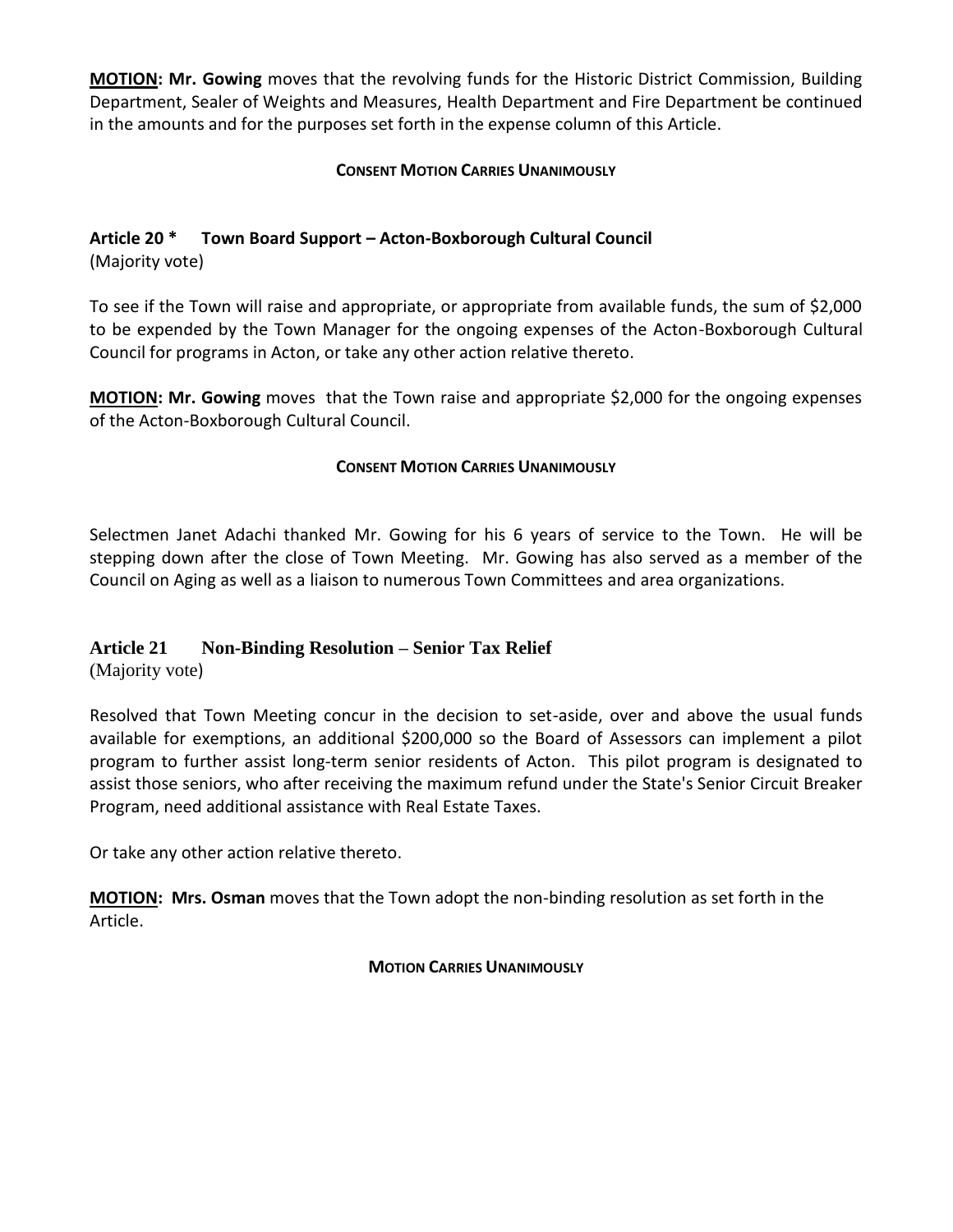## **Article 22 Non-Binding Resolution – SMART/ Pay as You Throw**

(Majority vote)

Resolved that Town Meeting supports the creation of a plan and timeline to evaluate and implement fiscally responsible solutions for increased recycling and waste reduction, including strategies such as "save money and reduce trash (SMART)" or "pay as you throw (PAYT)," or take any other action relative thereto.

**MOTION: Ms. Green** moves that the Town adopt the non-binding resolution as set forth in the Article.

The Moderator at 8:45 pm, asked the members of Town Meeting for a vote to limit the time for debate on this artcle.

Voted in favor to put time limit on total discussion and vote on this at 9:30pm

No -61 Yes -110 Motion to limit debate carries

#### **MOTION CARRIES**

## **Article 23 Community Preservation Program – Direct Appropriations From Fund Balances** (Majority vote)

To see if the Town will vote to appropriate or set aside for later appropriation, and to authorize and direct the Board of Selectmen and the Town Manager to expend or set aside, from the FY 2014 Community Preservation Fund balances as set forth herein, the amounts listed below for community preservation purposes, with such expenditures to be subject to conditions listed in the Article's Summary and to be further specified in award letters from the Community Preservation Committee, with each item considered a separate appropriation;

| FY 2014 COMMUNITY PRESERVATION FUND BALANCES                        |                 |
|---------------------------------------------------------------------|-----------------|
| FY 2014 Community Preservation Fund Revenues                        |                 |
| Community Preservation Fund Surcharge Collected in FY 2014          | Ś<br>839,328.61 |
| State Community Preservation Trust Fund Receipt, October 2014       | 263,941.00      |
| <b>Other FY 2014 Community Preservation Fund Components</b>         |                 |
| Interest Earned in FY 2014                                          | \$<br>21,468.94 |
| Unencumbered FY 2014 Fund Balance                                   | 2,454.53        |
| Recapture of unspent previous years' project appropriations         | \$<br>71,823.13 |
| <b>Total - FY 2014 Community Preservation Fund Balance</b>          | \$1,199,016.21  |
|                                                                     |                 |
| FY 2014 Open Space Set-Aside                                        |                 |
| Set-Aside Fund Balance from appropriations for the Acquisition,     | \$1,658,571.87  |
| Creation, and Preservation of Open Space and its Rehabilitation and |                 |
| Restoration                                                         |                 |
| <b>Total FY 2014 Open Space Set-Aside Fund Balance</b>              | \$1,658,571.87  |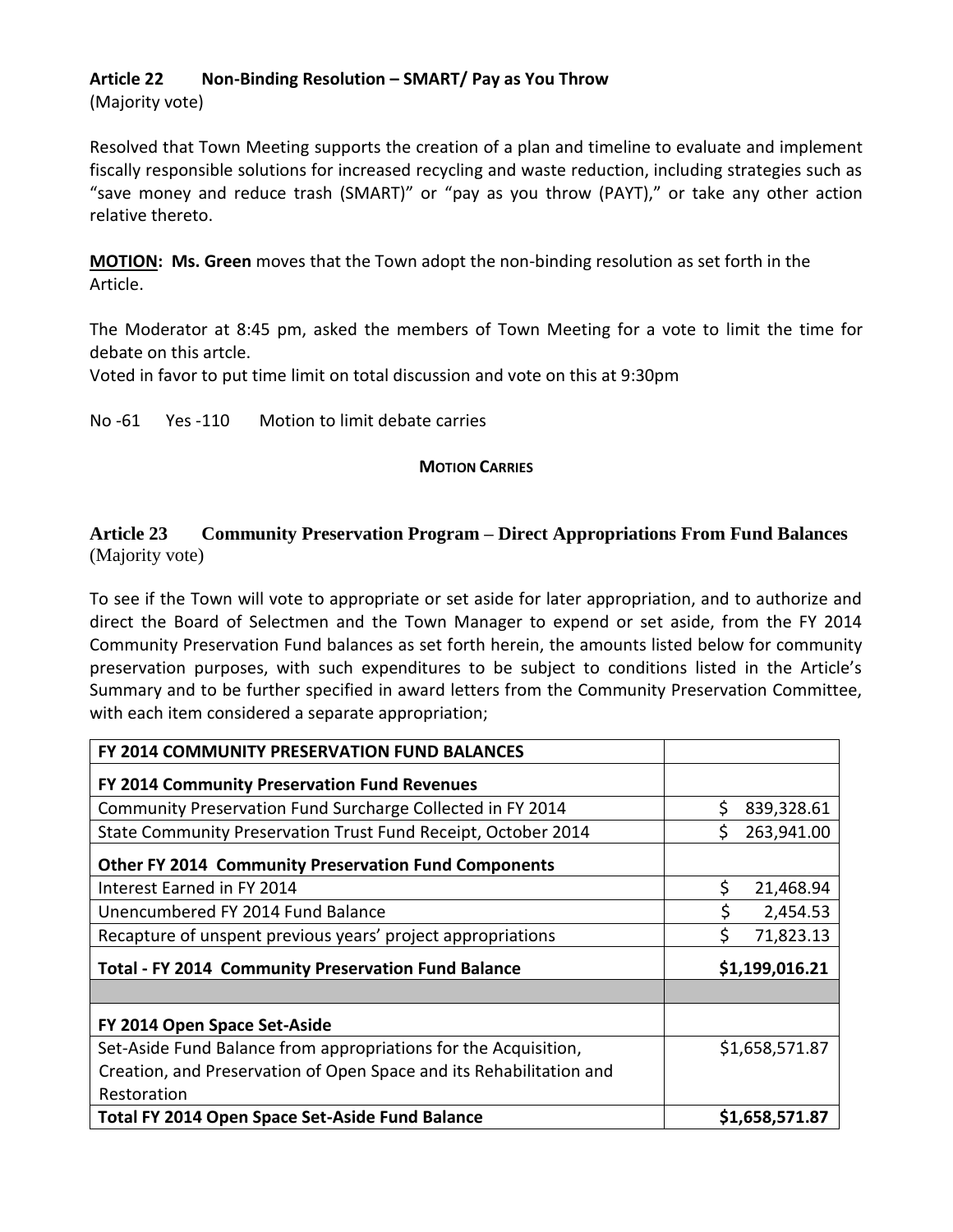|                                                                         | FY 2014 Historic Set-Aside                                        |    |                |
|-------------------------------------------------------------------------|-------------------------------------------------------------------|----|----------------|
|                                                                         | Set-Aside Fund Balance from appropriations for the Acquisition,   | \$ | 0.00           |
| Preservation, Rehabilitation and Restoration of Historic Resources      |                                                                   |    |                |
|                                                                         | <b>Total FY 2014 Historic Set-Aside Fund Balance</b>              | \$ | 0.00           |
|                                                                         |                                                                   |    |                |
|                                                                         | <b>APPROPRIATIONS FROM COMMUNITY PRESERVATION FUND BALANCE</b>    |    |                |
| <b>Purposes</b>                                                         |                                                                   |    | Recommended    |
|                                                                         |                                                                   |    | <b>Amounts</b> |
|                                                                         | <b>Set-Aside Appropriations for</b>                               |    |                |
| А.                                                                      | Acquisition, Creation, and Preservation of Open Space, and its    | \$ | 300,000.00     |
|                                                                         | <b>Rehabilitation and Restoration</b>                             |    |                |
|                                                                         | B1. Acquisition, Preservation, Rehabilitation and Restoration of  | \$ | 30,326.97      |
|                                                                         | Historic Resources; required set-aside for meeting 10% of         |    |                |
|                                                                         | spending from FY 2014 revenues                                    |    |                |
|                                                                         | B2. Acquisition, Preservation, Rehabilitation and Restoration of  | \$ | 2,707.85       |
|                                                                         | Historic Resources; required make-up for under-spending 10% of    |    |                |
|                                                                         | revenues in 2012 after recapture                                  |    |                |
|                                                                         | <b>Spending Appropriations</b>                                    |    |                |
| C.                                                                      | Acton Housing Authority - Project Feasibility Study               | \$ | 35,000.00      |
| D.                                                                      | Community Housing Program Fund*                                   | \$ | 150,000.00     |
| Ε.                                                                      | Forest Cemetery - National Register Nomination                    | \$ | 10,000.00      |
| F.                                                                      | Acton Woman's Club - Phase 2, Preservation & Accessibility        | \$ | 70,000.00      |
| G.                                                                      | Acton Arboretum - Fern Boardwalk and Tree Removal                 | \$ | 24,952.19      |
| Η.                                                                      | Ice House Pond & Robbins Mill Pond - Water Chestnut Removal       | \$ | 36,000.00      |
| Ι.                                                                      | Acton Arboretum - Irrigation Well                                 | \$ | 26,124.50      |
| J.                                                                      | Schools - Nature Play Space, Construction                         | \$ | 120,000.00     |
| К.                                                                      | Discovery Museum - Discovery Woods & Creativity Playscape         | Ś  | 150,000.00     |
| L.                                                                      | <b>Assabet River Rail Trail</b>                                   | \$ | 143,230.00     |
|                                                                         | <b>Administrative Appropriation</b>                               |    |                |
|                                                                         | M. A fund for CPC direct expenses and for reimbursing the Town of | \$ | 55,163.00      |
|                                                                         | Acton for administrative services and operating expenses provided |    |                |
|                                                                         | in support of the Community Preservation Committee                |    |                |
| <b>Total Recommended Appropriations from FY 2014 Community</b>          |                                                                   |    |                |
| <b>Preservation Fund Balance</b>                                        |                                                                   |    | \$1,153,504.51 |
|                                                                         |                                                                   |    |                |
| SPENDING APPROPRIATION FROM OPEN SPACE SET-ASIDE FUND<br><b>BALANCE</b> |                                                                   |    |                |
| N.                                                                      | Wright Hill Open Space Land Acquisition - Debt Service            | \$ | 7,000.00       |
| Total Recommended Appropriations from the Open Space Set-Aside          |                                                                   |    |                |
| <b>Fund</b>                                                             |                                                                   |    | 7,000.00       |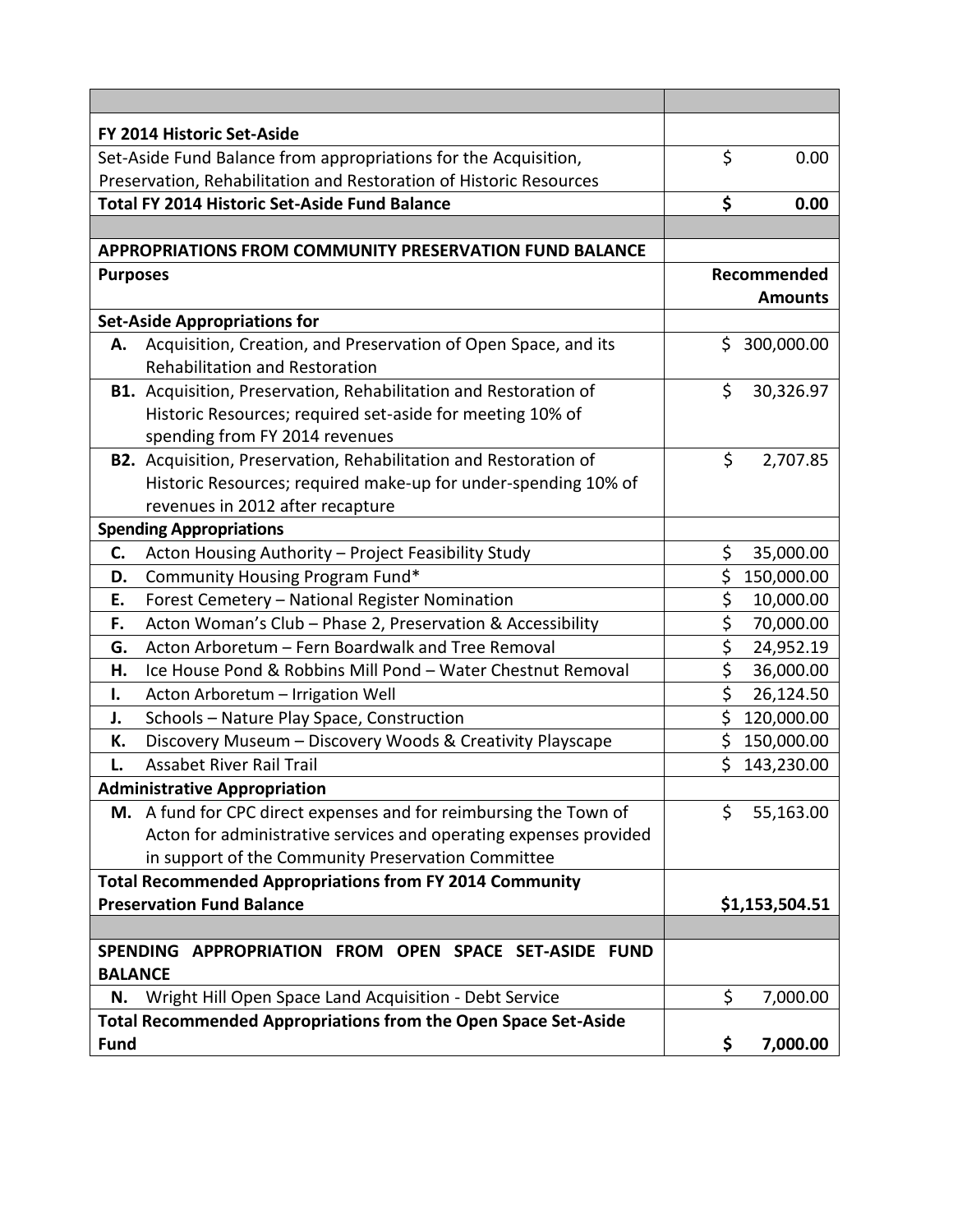| <b>Resulting Fund Balances</b>                                                       |           |
|--------------------------------------------------------------------------------------|-----------|
| Resulting FY 2014 Community Preservation Fund Balance                                | 45,511.70 |
| Resulting Balance in the Set-Aside Fund for the Acquisition, Creation, and           |           |
| Preservation of Open Space, and its Rehabilitation and Restoration<br>\$1,951,571.87 |           |
| Resulting Balance in the Set-Aside Fund for the Acquisition, Preservation,           |           |
| Rehabilitation and Restoration of Historic Resources                                 | 33,034.82 |

\* Provided further pursuant to Town Charter Section 6-5 that the appropriation to the Community Housing Program Fund shall not lapse three years and one month following the effective date of the vote on this article, and that this appropriation and all prior appropriations to the Community Housing Program Fund shall continue to be available for the purpose specified until expended for that purpose or until the CPC recommends and Town Meeting votes to rescind the appropriation of any unspent funds appropriated for this purpose.

, or take any other action relative thereto;

And, whereas Massachusetts General Laws, Chapter 44B requires that the Town appropriate for spending, or set-aside for future spending, from the FY 2014 Community Preservation Fund Revenues at least 10% for open space, 10% for historic preservation, and 10% for community housing;

And, whereas the recommended appropriations for open space, historic preservation, and community housing each meet or exceed 10% of the FY 2014 Community Preservation Fund Revenues;

And, whereas Town Meeting may vote to delete or reduce any of the recommended amounts;

Therefore, in the event that recommended amounts are deleted or reduced, vote to appropriate as a set-aside for future spending from the FY 2014 Community Preservation Fund Balance the minimum necessary amounts to allocate not less than 10% of the FY 2014 Community Preservation Fund Revenues for open space (\$110,326.97), not less than 10% of the FY 2014 Community Preservation Fund Revenues for historic preservation (\$110,326.97), and not less than 10% of the FY 2014 Community Preservation Fund Revenues for community housing (\$110,326.97), or take any other action relative thereto.

## **MOTION: Mr. Ashton** moves that the Town:

- (1) transfer to and from the Community Preservation Fund and appropriate, re-appropriate, or set aside for current or later appropriation, \$1,160,504.51, all as set forth in the article, and
- (2) authorize the Town Manager to expend or set aside amounts as set forth in the article, and in compliance with conditions to be noted in the Community Preservation Committee's award letters.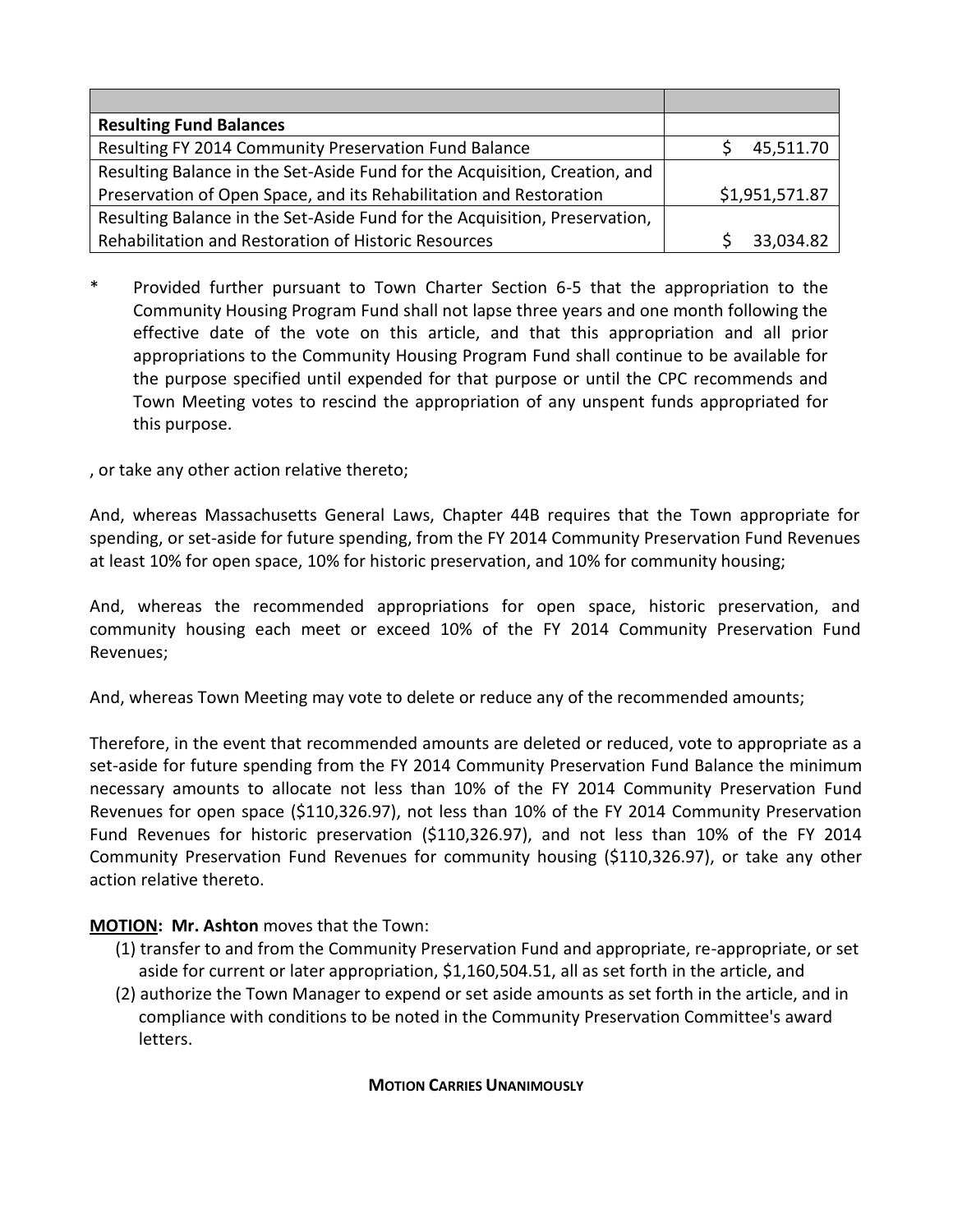#### **Article 24 Amend Previous Authorization – Cemetery Facilities (1 of 2)** (Majority vote)

To see if the Town will vote to amend and extend authorization under Article 15 of the 1985 Annual Town Meeting such that funds previously appropriated for the construction of a maintenance building on Cemetery property may be utilized to purchase the vacant Fish & Wildlife facility located at 66 Harris Street, including related incidental costs, or take any other action relative thereto.

**MOTION: Mr. Berry** moves to amend and extend the authorization under Article 15 of the 1985 Annual Town Meeting and to appropriate \$94,656 toward the purchase of the vacant Fish & Wildlife property as set forth in the article.

Two third to pass

**MOTION CARRIES UNANIMOUSLY**

## **Article 25 Amend Previous Authorization – Cemetery Facilities (2 of 2)**

(Majority vote)

To see if the Town will vote to amend and extend authorization under Article 27 of the 1998 Annual Town Meeting such that funds previously appropriated for the construction of a storage building on Cemetery property may be utilized to purchase the vacant Fish & Wildlife facility located at 66 Harris Street, including related incidental costs, or take any other action relative thereto.

**MOTION: Mr. Berry** moves to amend and extend the authorization under Article 27 of the 1998 Annual Town Meeting and to appropriate \$91,848 toward the purchase of the vacant Fish & Wildlife property as set forth in the article.

Two thirds to pass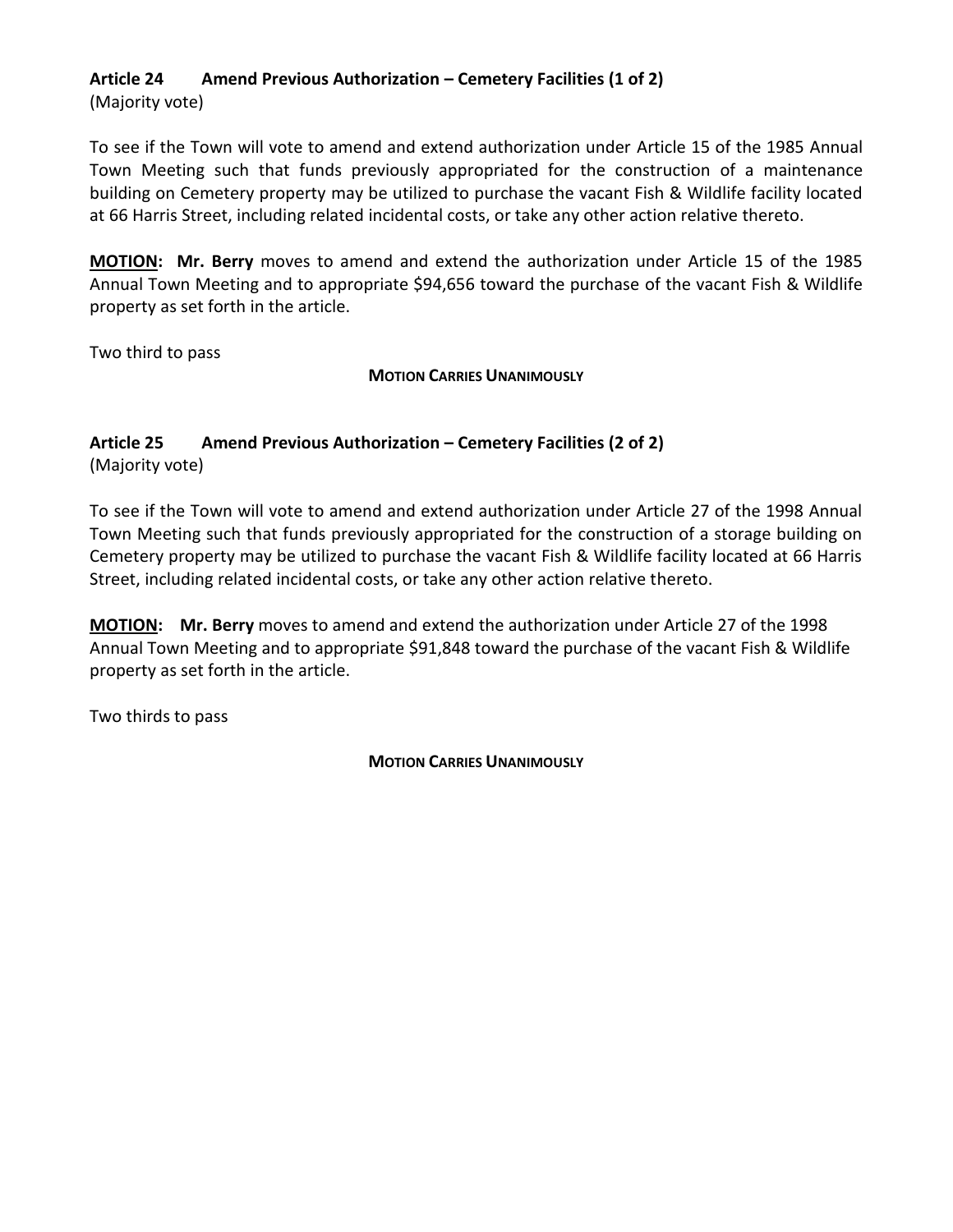## **Article 26 Authorize Land Exchange with the Commonwealth – Harris Street** (Two-thirds vote)

To see if the Town will vote to authorize the following disposition of real property to the Commonwealth and acquisition of real property from the Commonwealth:

- 1. To transfer from general municipal use to the Selectmen for purposes of disposition, and to authorize the Selectmen to dispose to the Commonwealth of Massachusetts, its Division of Fisheries and Wildlife ("DFW") and/or its Division of Capital Asset Management & Maintenance ("DCAMM"), as applicable, on such terms and conditions and for such consideration as the Selectmen may determine, and to convey, exchange or donate the deed of a fee simple interest in, that certain parcel of land shown as Parcel 22 on Town Assessor's Map D4, known as 558 Main Street Rear, consisting of approximately six (6) acres of woodland described in a deed from Quail Ridge Country Club LLC to the Town dated March 16, 2004, and recorded with the Middlesex South Registry of Deeds at Book 42294, Page 359, said parcel to become part of the protected wildlife management area known as the Whittier Land;
- 2. To acquire from the Commonwealth, DFW, and/or DCAMM, as applicable, by purchase, gift, exchange, eminent domain or otherwise, on such terms and conditions and for such consideration as the Selectmen may determine, for general municipal use, and to accept the deed of a fee simple interest in, the land with the buildings and improvements thereon shown as Parcels 89 and 90-2 on Town Assessor's Map C5, known as 66-68 Harris Street, consisting of a total of approximately 1.9 acres as described and identified in (a) a deed from Sven S. Hagen to the Commonwealth of Massachusetts on October 28, 1953, recorded with the Middlesex South Registry of Deeds at Book 8181, Page 354, and a plan entitled "Plan of Land in Acton to be Conveyed by Sven S. Hagen to the Commonwealth of Massachusetts, Surveyed by P. Bowers, September 16, 1953," and (b) a deed from Sven S. Hagen to the Commonwealth of Massachusetts, through its Division of Fisheries and Game on March 26, 1965, recorded with the Middlesex South Registry of Deeds at Book 10928, Page 156, and is a portion of the land shown on a plan entitled "Plan of Land in Acton, Mass. Owned by Sven S. Hagen, Scale 1" = 50' December 14, 1963, Fred X. Hanack, L.S.-C.E." (both plans being on file at the offices of the Town Clerk); and
- 3. To reserve, acquire or dispose of such easements over, across, under and along the foregoing properties as the Selectmen may deem appropriate;

or take any other action relative thereto.

**MOTION: Mr. Berry** moves that the Town authorize the disposition and acquisition of real property and easements as set forth in the article.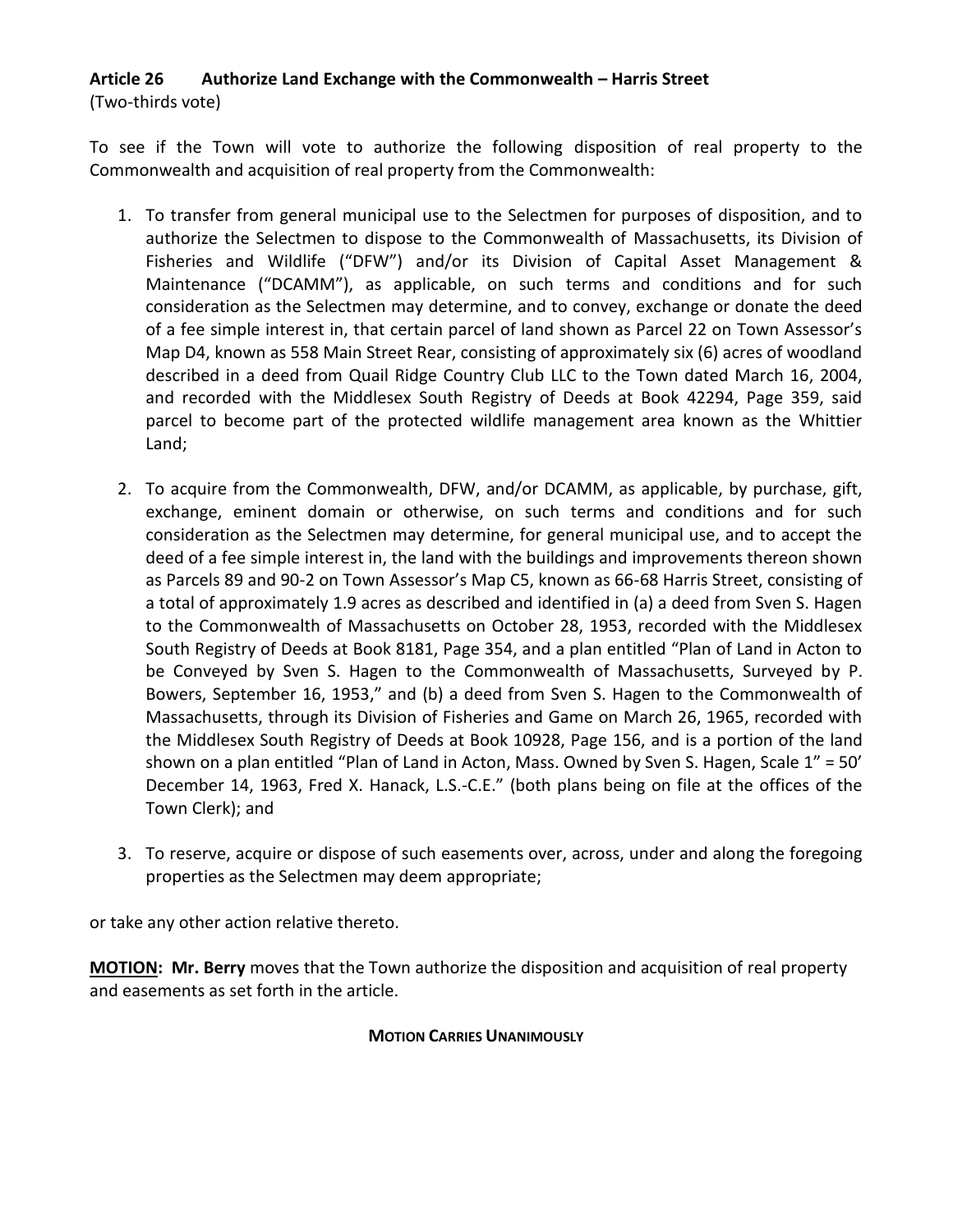**General Consent (two-thirds vote)**

**ARTICLE 28 \* Amend Town Bylaw – Police Detail**

**ARTICLE 29 \* Amend Kennel License Fee Structure**

**ARTICLE 30 \* Accept Street – Brabrook Road**

**ARTICLE 31 \* Accept Sidewalk Easement – Great Road**

**ARTICLE 32 \* Highway Reimbursement Program (Chapter 90)**

**ARTICLE 33 \* Insurance Proceeds**

**ARTICLE 34 \* Gifts or Grants**

**ARTICLE 35 \* Federal and State Reimbursement Aid**

**ARTICLE 36 \* Performance Bonds**

**ARTICLE 37 \* Sale of Foreclosed Properties**

**ARTICLE 38 \* Accept Chapter 59, Section 5C1/2 - Elderly, Veterans & disabled Tax Relief** 

**MOTION**: **Mr. Gowing** moves that the Town take up the ten articles in the Consent Calendar on pages 59 through 68 of the Warrant: Articles 28, 29, 30, 31, 32, 33, 34, 35, 36, and 37, not including Article 38.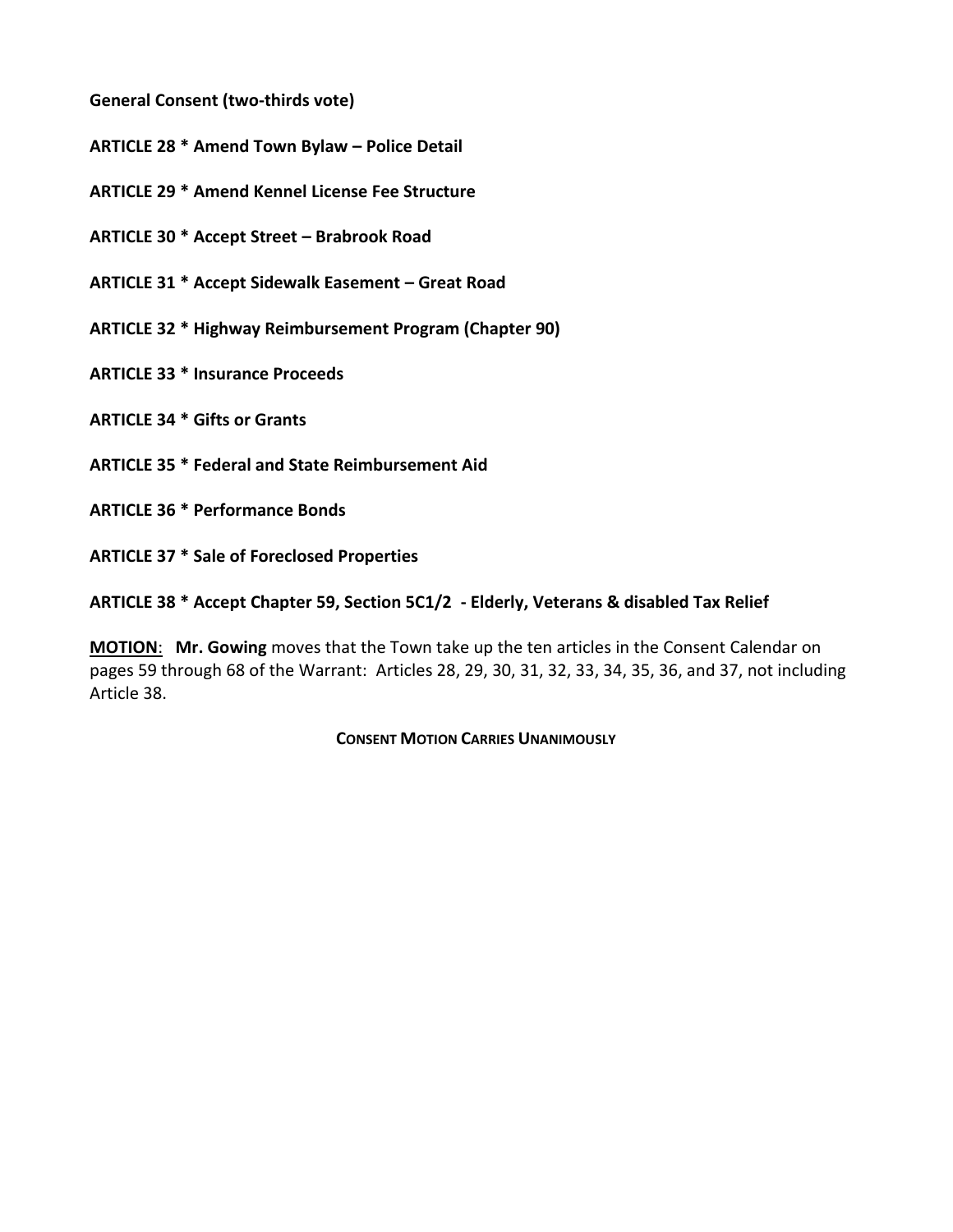## **Article 28 \* Amend Town Bylaws – Police Details**

(Majority vote)

To see if the Town will vote to amend Chapter E of the General Bylaws by adding the following section E58:

#### **E58. Police Details**

- **1.** Requested Police Details. Any person or entity performing any construction, operation, excavation, maintenance, repair, installation, restoration, utility work or other work within, over, under or along any public way, street, sidewalk, road shoulder or other public place within the Town shall first notify the Acton Police Department. Any person may request that police details be furnished by the Acton Police Department as the Chief of Police (or his or her designee) may determine to protect public health, safety and welfare during the performance of such work or for any other activity or event for which a police detail is requested. The person or entity requesting such police details shall pay the Acton Police Department at the prevailing rate for all such police details as are provided by the Acton Police Department pursuant to such a request. The Chief of Police (or his or her designee) may in his or her discretion determine that such police details are not required in the event the person or entity complies throughout such work with applicable provisions of the General Laws permitting the use of flagmen as an alternative to such police details.
- **2.** Required Police Details. Upon receipt of a notice pursuant to the prior section, or on his or her own initiative, the Chief of Police (or his or her designee) shall have the authority to require police details where he or she determines that the passage or flow of vehicular or pedestrian traffic may be disrupted, or where the public safety, health and welfare may be otherwise affected, on any public way, street, sidewalk, road shoulder or other public place within the Town as a result of any construction, operation, excavation, maintenance, repair, installation, restoration, utility work or other work within, over, under or along said public way, street, sidewalk, road shoulder or other public place, except where police details are provided by the Massachusetts State Police for that work. The person or entity performing such work shall pay the Acton Police Department at the prevailing rate for all such police details as are provided by the Acton Police Department.
- **3.** Prohibited Work. No person or entity shall perform any construction, operation, excavation, maintenance, repair, installation, restoration, utility work or other work within, over, under or along said public way, street, sidewalk, road shoulder or other public place within the Town until the person or entity has complied with these bylaws.
- **4.** Regulations. The Chief of Police shall adopt written criteria consistent with applicable law and with these bylaws concerning the process to be implemented, payments to be made for, and emergency exceptions (if any) to the procurement of such police details. The Chief of Police may require the posting of a bond or cash in advance of such work as reasonably necessary to secure payment for such police details.
- **5.** Failure to Pay. Any such person or entity who fails to make payment for requested or required police details when due shall pay to the Town, in addition to the cost of the police details as set forth above, interest at the rate equivalent to that assessed for unpaid taxes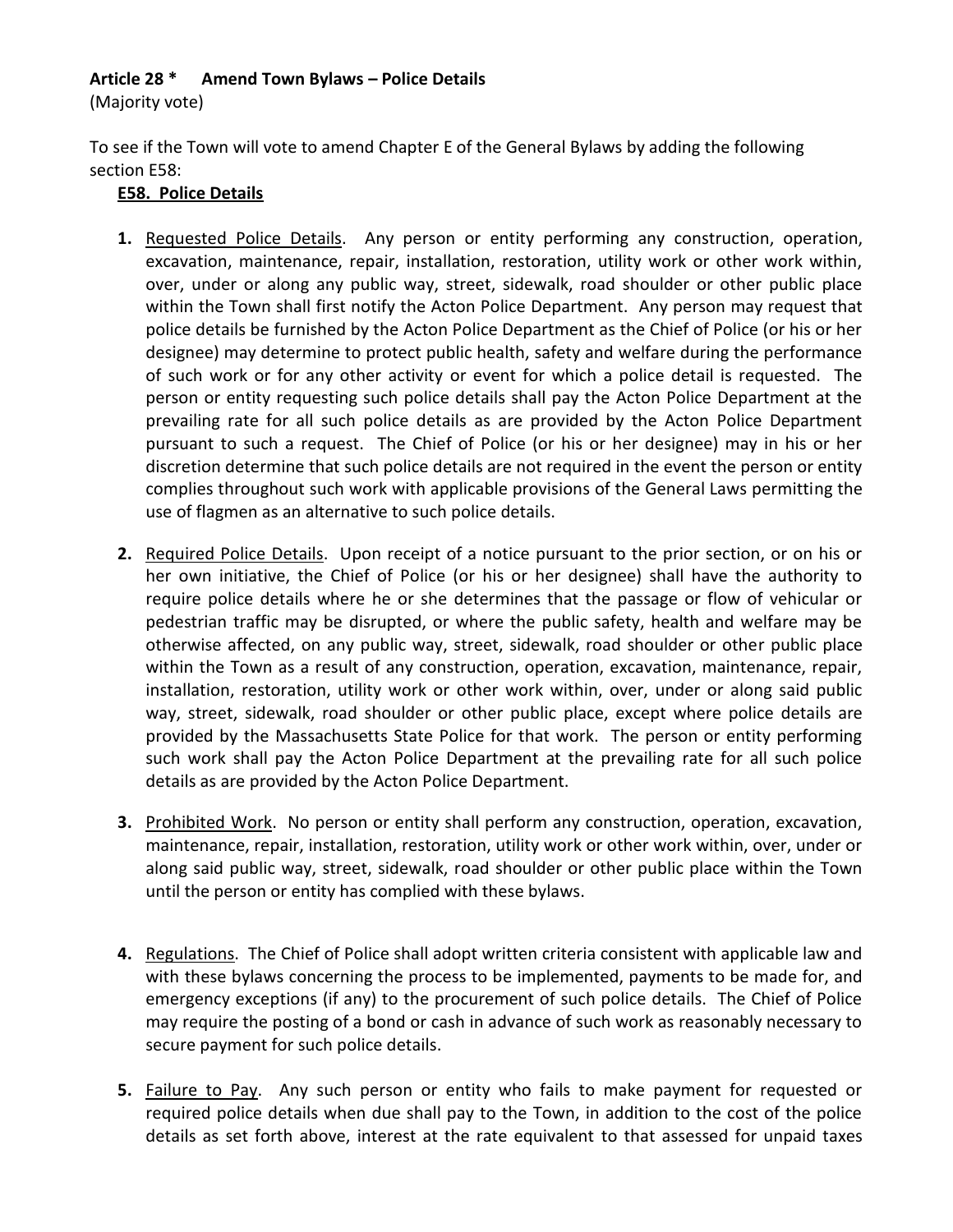pursuant to the provisions of Massachusetts General Laws Chapter 59, Section 57, as said provisions may from time to time be amended, calculated from the date the police details are provided to the date on which the person or entity makes full payment for such police details as required hereunder.

- **6.** Violations. Any such person or entity that violates any provision of this Section E58 shall be subject to a penalty of three hundred dollars (\$300.00) for each offense. Each day that such violation continues shall constitute a separate offense. The Chief of Police or his or her designee is hereby authorized to stop any work conducted in violation of any provision of Section E58.
- **7.** Exemptions. The Town of Acton is exempt from the requirements of Section E58.

And further to see if the Town will amend Chapter E, Section E45, by adding the following provision after the provision entitled "Chapter E - Section E45 - Non-Criminal Disposition:"

Chapter E - Section E58 - Police Details - enforcing Persons – Regular Police Officer - Fine \$300.00, each offense.

, or take any other action relative thereto.

**MOTION: Mr. Gowing** moves that the Town adopt the General Bylaw amendments as set forth in the Article.

## **CONSENT MOTION CARRIES UNANIMOUSLY**

## **Article 29 \* Amend Kennel License Fee Structure**

(Majority vote)

To see if the Town will amend its fee structure for kennel licenses as follows:

| <b>Type of Kennel</b>                  | Fee                                                           |
|----------------------------------------|---------------------------------------------------------------|
| <b>Commercial Boarding or Training</b> | \$125.00                                                      |
| Kennel                                 |                                                               |
| <b>Commercial Breeder Kennel</b>       | \$125.00                                                      |
| Domestic Charitable Kennel             | No Fee (exempt by statute)                                    |
| Veterinary Kennel                      | \$125.00                                                      |
| <b>Personal Kennel</b>                 | $\frac{1}{2}$ 45.00 (1-4 dogs, six months of age and older)   |
|                                        | \$89.00 (5-9 dogs, six months of age and older)<br>$\bullet$  |
|                                        | \$125.00 (10 or more dogs, six months of age and<br>$\bullet$ |
|                                        | older)                                                        |

, or take any other action relative thereto.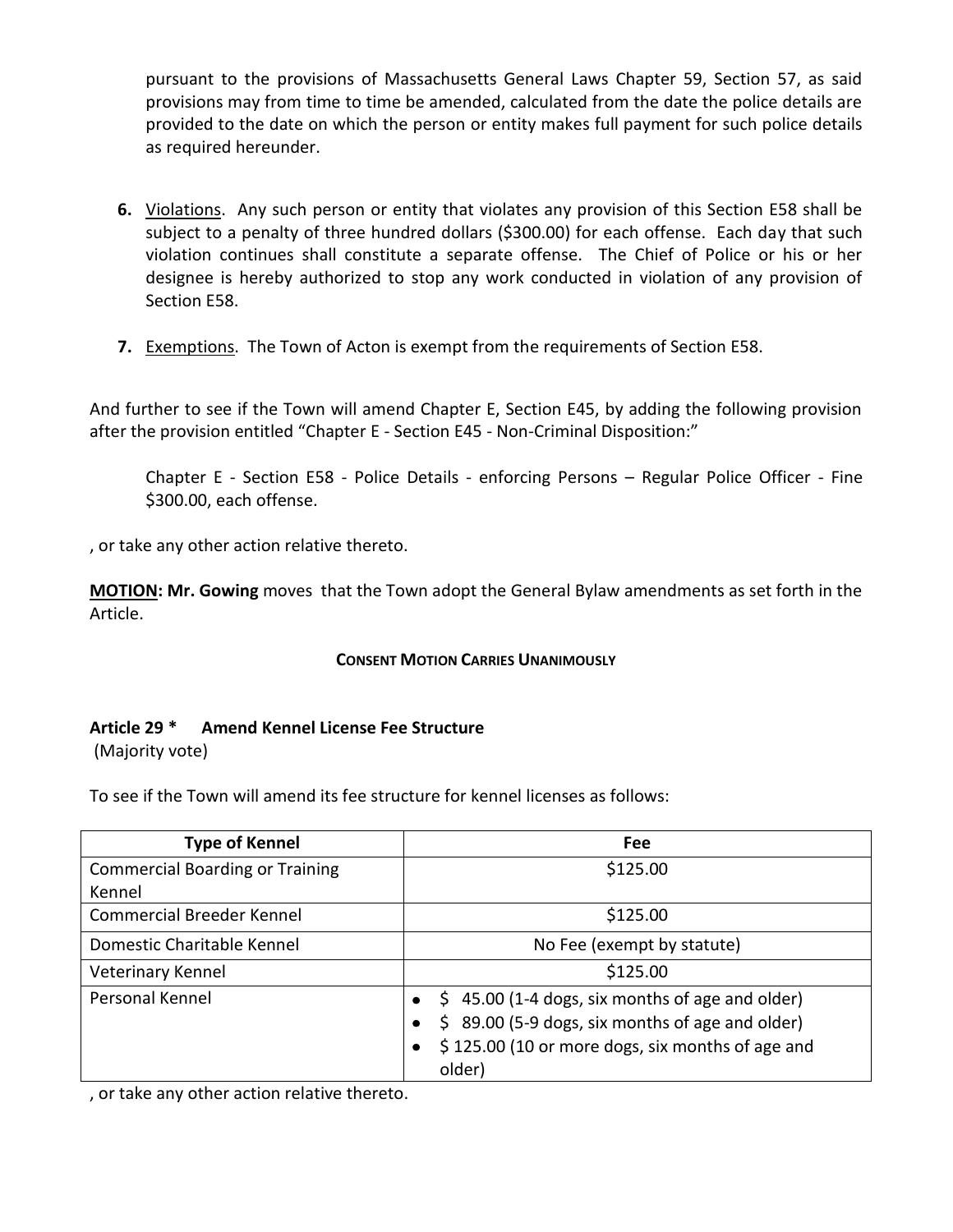**MOTION: Mr. Gowing** moves that the Town amend its fee structure for kennel licenses as set forth in the article.

#### **CONSENT MOTION CARRIES UNANIMOUSLY**

## **Article 30 \* Accept Street – Brabrook Road**

(Two-thirds vote)

To see if the Town will authorize the Board of Selectmen to layout a portion of Brabrook Road and acquire and take, on such terms and conditions as the Selectmen may determine, by purchase, gift, eminent domain or otherwise and accept the deed of a fee simple or easement interest in the land owned by Ellsworth Village, LLC, shown as "Parcel 1D-2" on a plan entitled "Plan of a Portion of Brabrook Road To Be Accepted as a Town Way in Acton, Massachusetts, As Laid Out by Order of the Board of Selectmen, 2015" prepared by Stamski and McNary Inc, on file with the Acton Town Clerk, said acquisition and taking to be included in the layout extension of Brabrook Road as described in more detail in the Order of Layout, including without limitation the taking or acceptance of easements for roadway, drainage or other purposes; and further to see if the Town will raise, appropriate, transfer from available funds, or accept gifts for this purpose, or take any other action relative thereto.

**MOTION: Mr. Gowing** moves that the Town accept as a public way the extension of Brabrook Road, and authorize the acquisition, transfer or taking of the fee or easement interest of Parcel 1D-2 for roadway layout and associated easement interests, all as described in the article.

## **CONSENT MOTION CARRIES UNANIMOUSLY**

## **Article 31 \* Accept Sidewalk Easements – Great Road**

(Two-thirds vote)

To see if the Town will vote to authorize the Board of Selectmen to acquire by purchase, gift, eminent domain or otherwise and to accept deeds of easement interests for sidewalks and associated drainage structures within and along the frontage on the following ways for all purposes which streets, sidewalks and ways are now or hereafter used in the Town, on such terms and conditions as the Selectmen may determine and in a final location or locations as the Selectmen may determine, on, across, over, and/or under the following land:

Great Road:

- 1. Land n/f of Iris Court Apartments, LLC of 1-5 Iris Court (Town Atlas Map G-5 Parcel 72),
- 2. Land n/f of Nagog Woods Condominium (Nonset Path & Town Atlas Map B-4 Parcel 8- 5),

and further see if the Town will raise, appropriate, transfer from available funds or accept gifts for this purpose, or take any other action relative thereto.

**MOTION: Mr. Gowing** moves that the Town authorize the acquisition of the easements as set forth in the Article.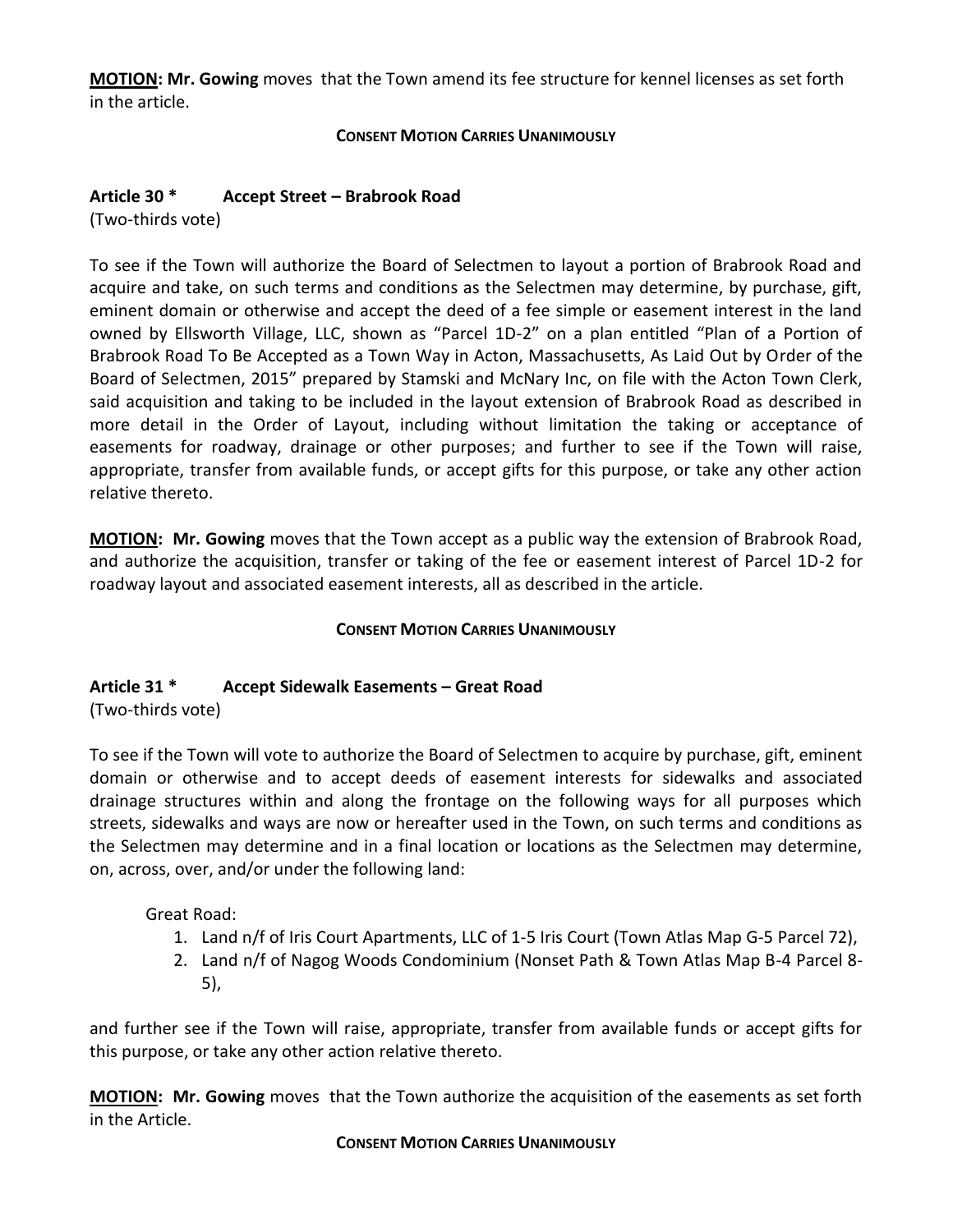## **Article 32 \* Highway Reimbursement Program (Chapter 90)**

(Majority vote)

To see if the Town will vote to raise and appropriate, or appropriate from available funds, a sum of money for highway improvements under the authority of Massachusetts General Laws, Chapter 90, and any other applicable laws, or take any other action relative thereto.

**MOTION: Mr. Gowing** moves that the Town authorize the Town Manager to accept Highway funds from all sources and that such funds are hereby appropriated for highway purposes.

## **CONSENT MOTION CARRIES UNANIMOUSLY**

## **Article 33 \* Insurance Proceeds**

(Majority vote)

To see if the Town will vote to appropriate the proceeds of any insurance policy reimbursements of costs incurred as a result of any covered loss, including without limitation any liability insurance, property insurance, casualty insurance, workers' compensation insurance, health insurance, disability insurance, automobile insurance, police and fire injury and medical costs, and any other insurance of any name and nature whatsoever, or take any other action relative thereto.

**MOTION: Mr. Gowing** moves that the Town Manager is authorized to accept insurance proceeds of any name and nature whatsoever from all sources and such funds are hereby appropriated.

## **CONSENT MOTION CARRIES UNANIMOUSLY**

## **Article 34 \* Gifts or Grants** (Majority vote)

To see if the Town will vote to appropriate the proceeds of any gifts or grants accepted pursuant to Massachusetts General Laws, Chapter 44, Section 53A, and any interest thereon, and that, consistent with the requirements of Massachusetts General Laws, Chapter 40, Section 4A, the Board of Selectmen or Town Manager are authorized to enter into an agreement or agreements on behalf of the Town, on such terms and conditions as the Board of Selectmen or the Town Manager may determine, for the stated purposes of the gifts or grants, or take any other action relative thereto.

**MOTION: Mr. Gowing** moves that the proceeds of any gifts or grants from any source accepted pursuant to Massachusetts General Laws, Chapter 44, Section 53A, and any interest thereon, are hereby appropriated for the stated purposes of the gifts or grants, and may be expended with the approval of the Board of Selectmen or otherwise as stated in Section 53A.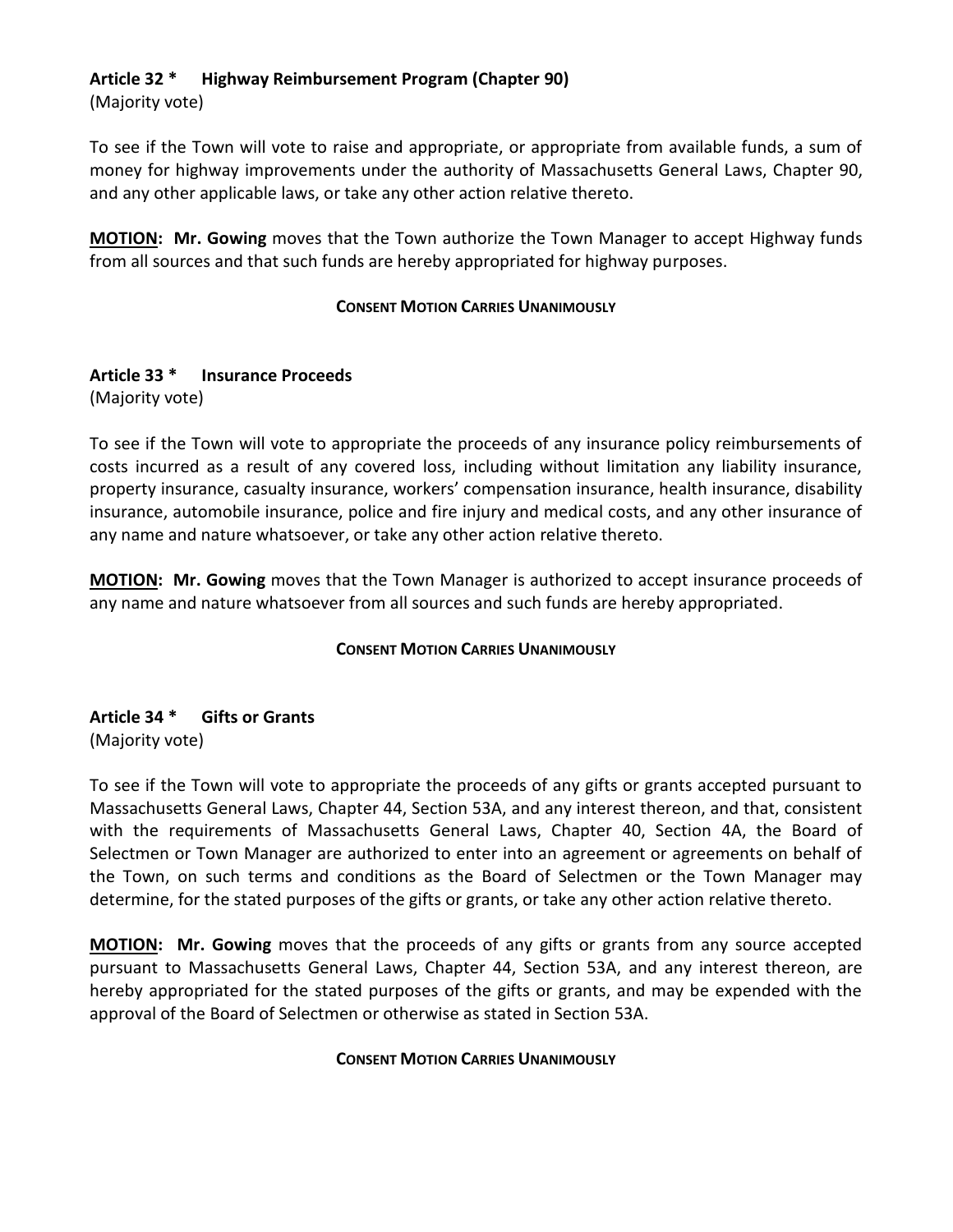## **Article 35 \* Federal And State Reimbursement Aid**

(Majority vote)

To see if the Town will vote to appropriate any Federal Government and State Government reimbursement for costs incurred as a result of any declared emergencies or other occurrence, and that, consistent with the requirements of Massachusetts General Laws, Chapter 40, Section 4A, the Board of Selectmen or Town Manager are authorized to enter into an agreement or agreements on behalf of the Town, on such terms and conditions as the Board of Selectmen or the Town Manager may determine, or take any other action relative thereto.

**MOTION: Mr. Gowing** moves that the Town Manager is authorized to accept Federal and State reimbursement funds from all sources and that such funds are hereby appropriated for the purposes outlined by such reimbursement.

## **CONSENT MOTION CARRIES UNANIMOUSLY**

## **Article 36 \* Performance Bonds**

(Majority vote)

To see if the Town will vote to appropriate the proceeds of any performance bonds for the purposes stated in said bonds available as a result of any default, non-performance or other covered conditions, or take any other action relative thereto.

**MOTION: Mr. Gowing** moves that the Town appropriate the proceeds of any performance bonds, for the purposes stated in said bonds, available as a result of any default, non-performance or other covered conditions.

## **CONSENT MOTION CARRIES UNANIMOUSLY**

## **Article 37 \* Sale of Foreclosed Properties**

(Two-thirds vote)

To see if the Town will vote to authorize the Board of Selectmen to dispose of foreclosed properties acquired by the Town for nonpayment of taxes in accordance with the provisions of Massachusetts General Laws, or take any other action relative thereto.

**MOTION: Mr. Gowing** moves in the words of the Article.